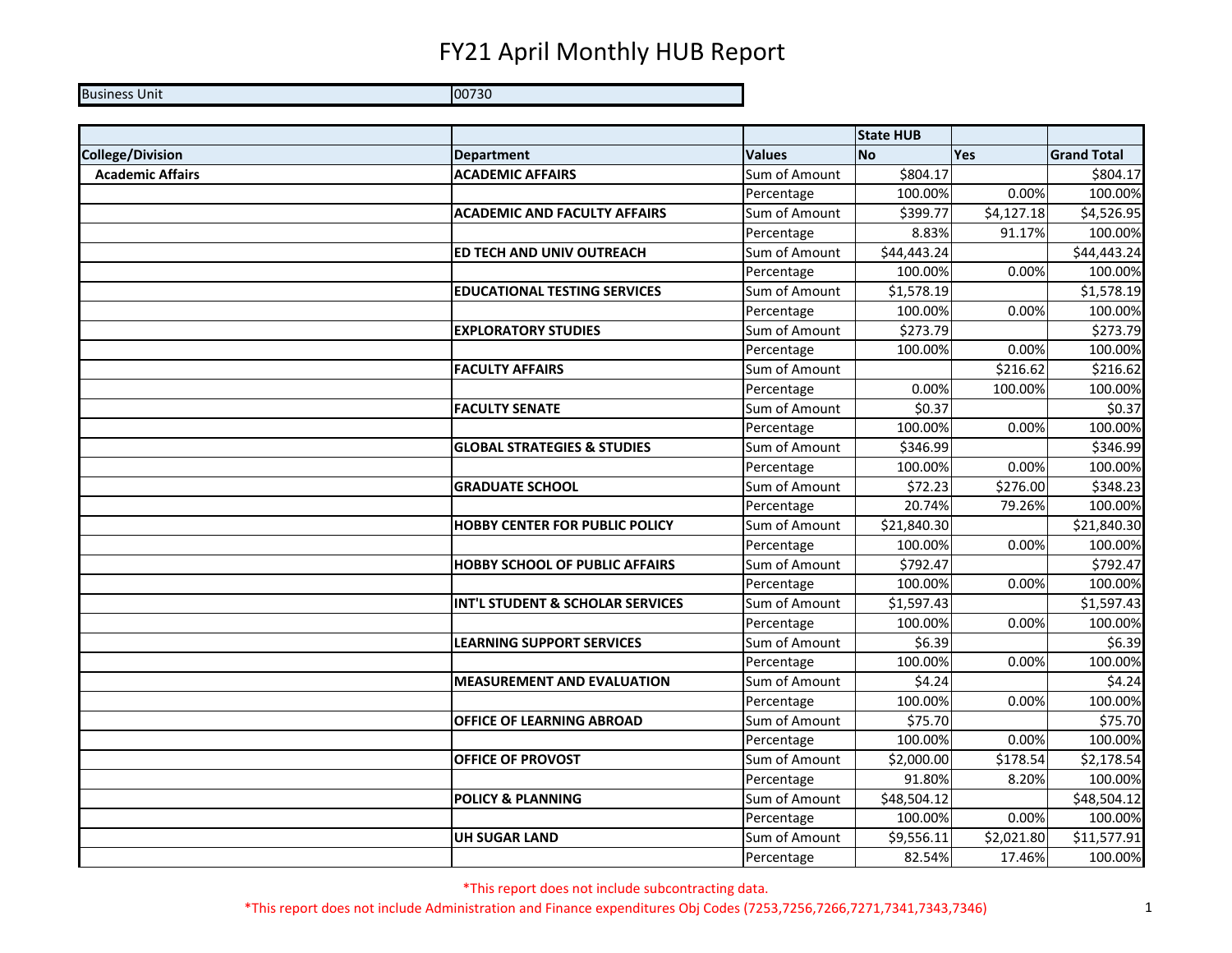| Sum of Amount<br><b>Academic Affairs</b><br>UNDERGRADUATE ACADEMIC AFFAIRS<br>\$121.71<br>0.00%<br>100.00%<br>Percentage<br>\$274.65<br>Sum of Amount<br>UNDERGRADUATE STUDENT SUCCESS<br>100.00%<br>0.00%<br>Percentage<br>Sum of Amount<br>\$4.30<br>UNDERGRADUATE STUDENT SUCCESS CTR<br>100.00%<br>0.00%<br>Percentage<br>Sum of Amount<br><b>WRITING CENTER</b><br>\$152.24<br>100.00%<br>0.00%<br>Percentage<br><b>Academic Affairs Sum of Amount</b><br>\$132,848.41<br>\$6,820.14<br>95.12%<br><b>Academic Affairs Percentage</b><br>4.88%<br>\$2,856.70<br><b>Administration and Finance</b><br>Sum of Amount<br>\$16,362.66<br><b>ADMINISTRATION &amp; FINANCE</b><br>Percentage<br>85.14%<br>14.86%<br>Sum of Amount<br>\$71,300.13<br><b>AUXILIARY SERVICES OPERATIONS</b><br>Percentage<br>0.00%<br>100.00%<br>Sum of Amount<br>\$2.89<br><b>BUDGET</b><br>100.00%<br>0.00%<br>Percentage<br>\$2,919.42<br><b>BUSINESS SERVICES</b><br>Sum of Amount<br>\$274.70<br>8.60%<br>91.40%<br>Percentage<br>Sum of Amount<br><b>CAMPUS SAFETY ADMINISTRATION</b><br>\$69.99<br>100.00%<br>0.00%<br>Percentage<br>Sum of Amount<br><b>CAMPUS SAFETY SYSTEMS</b><br>\$68,926.89<br>\$32,217.86<br>68.15%<br>31.85%<br>Percentage<br>Sum of Amount<br>\$3,751.97<br><b>CENTRAL FACILITY SERVICES</b><br>\$94.12<br>2.45%<br>97.55%<br>Percentage<br>Sum of Amount<br>\$10,656.88<br>\$209.00<br><b>CONTROLLER (PH)</b><br>1.92%<br>Percentage<br>98.08%<br>Sum of Amount<br>\$110.58<br><b>COUGAR CARD</b><br>100.00%<br>0.00%<br>Percentage<br>Sum of Amount<br>\$2,749.23<br><b>CULLEN PERFORM HALL</b><br>\$2,906.05<br>51.39%<br>48.61%<br>Percentage<br>Sum of Amount<br><b>EMERGENCY MANAGEMENT</b><br>\$9,678.14<br>0.00%<br>100.00%<br>Percentage<br>\$33,157.51<br>\$271,499.54<br>Sum of Amount<br><b>ENTERPRISE SYSTEMS</b><br>Percentage<br>10.88%<br>89.12%<br>Sum of Amount<br><b>ENV. HEALTH &amp; LIFE SAFETY</b><br>\$804.36<br>\$317.98<br>Percentage<br>71.67%<br>28.33%<br>Sum of Amount<br><b>FACILITIES BUSINESS SERVICES</b><br>\$53.30 |  |            |         |       |              |
|-------------------------------------------------------------------------------------------------------------------------------------------------------------------------------------------------------------------------------------------------------------------------------------------------------------------------------------------------------------------------------------------------------------------------------------------------------------------------------------------------------------------------------------------------------------------------------------------------------------------------------------------------------------------------------------------------------------------------------------------------------------------------------------------------------------------------------------------------------------------------------------------------------------------------------------------------------------------------------------------------------------------------------------------------------------------------------------------------------------------------------------------------------------------------------------------------------------------------------------------------------------------------------------------------------------------------------------------------------------------------------------------------------------------------------------------------------------------------------------------------------------------------------------------------------------------------------------------------------------------------------------------------------------------------------------------------------------------------------------------------------------------------------------------------------------------------------------------------------------------------------------------------------------------------------------------------------------------------------------------------------------------------------------------------------------------|--|------------|---------|-------|--------------|
|                                                                                                                                                                                                                                                                                                                                                                                                                                                                                                                                                                                                                                                                                                                                                                                                                                                                                                                                                                                                                                                                                                                                                                                                                                                                                                                                                                                                                                                                                                                                                                                                                                                                                                                                                                                                                                                                                                                                                                                                                                                                   |  |            |         |       | \$121.71     |
|                                                                                                                                                                                                                                                                                                                                                                                                                                                                                                                                                                                                                                                                                                                                                                                                                                                                                                                                                                                                                                                                                                                                                                                                                                                                                                                                                                                                                                                                                                                                                                                                                                                                                                                                                                                                                                                                                                                                                                                                                                                                   |  |            |         |       | 100.00%      |
|                                                                                                                                                                                                                                                                                                                                                                                                                                                                                                                                                                                                                                                                                                                                                                                                                                                                                                                                                                                                                                                                                                                                                                                                                                                                                                                                                                                                                                                                                                                                                                                                                                                                                                                                                                                                                                                                                                                                                                                                                                                                   |  |            |         |       | \$274.65     |
|                                                                                                                                                                                                                                                                                                                                                                                                                                                                                                                                                                                                                                                                                                                                                                                                                                                                                                                                                                                                                                                                                                                                                                                                                                                                                                                                                                                                                                                                                                                                                                                                                                                                                                                                                                                                                                                                                                                                                                                                                                                                   |  |            |         |       | 100.00%      |
|                                                                                                                                                                                                                                                                                                                                                                                                                                                                                                                                                                                                                                                                                                                                                                                                                                                                                                                                                                                                                                                                                                                                                                                                                                                                                                                                                                                                                                                                                                                                                                                                                                                                                                                                                                                                                                                                                                                                                                                                                                                                   |  |            |         |       | \$4.30       |
|                                                                                                                                                                                                                                                                                                                                                                                                                                                                                                                                                                                                                                                                                                                                                                                                                                                                                                                                                                                                                                                                                                                                                                                                                                                                                                                                                                                                                                                                                                                                                                                                                                                                                                                                                                                                                                                                                                                                                                                                                                                                   |  |            |         |       | 100.00%      |
|                                                                                                                                                                                                                                                                                                                                                                                                                                                                                                                                                                                                                                                                                                                                                                                                                                                                                                                                                                                                                                                                                                                                                                                                                                                                                                                                                                                                                                                                                                                                                                                                                                                                                                                                                                                                                                                                                                                                                                                                                                                                   |  |            |         |       | \$152.24     |
|                                                                                                                                                                                                                                                                                                                                                                                                                                                                                                                                                                                                                                                                                                                                                                                                                                                                                                                                                                                                                                                                                                                                                                                                                                                                                                                                                                                                                                                                                                                                                                                                                                                                                                                                                                                                                                                                                                                                                                                                                                                                   |  |            |         |       | 100.00%      |
|                                                                                                                                                                                                                                                                                                                                                                                                                                                                                                                                                                                                                                                                                                                                                                                                                                                                                                                                                                                                                                                                                                                                                                                                                                                                                                                                                                                                                                                                                                                                                                                                                                                                                                                                                                                                                                                                                                                                                                                                                                                                   |  |            |         |       | \$139,668.55 |
|                                                                                                                                                                                                                                                                                                                                                                                                                                                                                                                                                                                                                                                                                                                                                                                                                                                                                                                                                                                                                                                                                                                                                                                                                                                                                                                                                                                                                                                                                                                                                                                                                                                                                                                                                                                                                                                                                                                                                                                                                                                                   |  |            |         |       | 100.00%      |
|                                                                                                                                                                                                                                                                                                                                                                                                                                                                                                                                                                                                                                                                                                                                                                                                                                                                                                                                                                                                                                                                                                                                                                                                                                                                                                                                                                                                                                                                                                                                                                                                                                                                                                                                                                                                                                                                                                                                                                                                                                                                   |  |            |         |       | \$19,219.36  |
|                                                                                                                                                                                                                                                                                                                                                                                                                                                                                                                                                                                                                                                                                                                                                                                                                                                                                                                                                                                                                                                                                                                                                                                                                                                                                                                                                                                                                                                                                                                                                                                                                                                                                                                                                                                                                                                                                                                                                                                                                                                                   |  |            |         |       | 100.00%      |
|                                                                                                                                                                                                                                                                                                                                                                                                                                                                                                                                                                                                                                                                                                                                                                                                                                                                                                                                                                                                                                                                                                                                                                                                                                                                                                                                                                                                                                                                                                                                                                                                                                                                                                                                                                                                                                                                                                                                                                                                                                                                   |  |            |         |       | \$71,300.13  |
|                                                                                                                                                                                                                                                                                                                                                                                                                                                                                                                                                                                                                                                                                                                                                                                                                                                                                                                                                                                                                                                                                                                                                                                                                                                                                                                                                                                                                                                                                                                                                                                                                                                                                                                                                                                                                                                                                                                                                                                                                                                                   |  |            |         |       | 100.00%      |
|                                                                                                                                                                                                                                                                                                                                                                                                                                                                                                                                                                                                                                                                                                                                                                                                                                                                                                                                                                                                                                                                                                                                                                                                                                                                                                                                                                                                                                                                                                                                                                                                                                                                                                                                                                                                                                                                                                                                                                                                                                                                   |  |            |         |       | \$2.89       |
|                                                                                                                                                                                                                                                                                                                                                                                                                                                                                                                                                                                                                                                                                                                                                                                                                                                                                                                                                                                                                                                                                                                                                                                                                                                                                                                                                                                                                                                                                                                                                                                                                                                                                                                                                                                                                                                                                                                                                                                                                                                                   |  |            |         |       | 100.00%      |
|                                                                                                                                                                                                                                                                                                                                                                                                                                                                                                                                                                                                                                                                                                                                                                                                                                                                                                                                                                                                                                                                                                                                                                                                                                                                                                                                                                                                                                                                                                                                                                                                                                                                                                                                                                                                                                                                                                                                                                                                                                                                   |  |            |         |       | \$3,194.12   |
|                                                                                                                                                                                                                                                                                                                                                                                                                                                                                                                                                                                                                                                                                                                                                                                                                                                                                                                                                                                                                                                                                                                                                                                                                                                                                                                                                                                                                                                                                                                                                                                                                                                                                                                                                                                                                                                                                                                                                                                                                                                                   |  |            |         |       | 100.00%      |
|                                                                                                                                                                                                                                                                                                                                                                                                                                                                                                                                                                                                                                                                                                                                                                                                                                                                                                                                                                                                                                                                                                                                                                                                                                                                                                                                                                                                                                                                                                                                                                                                                                                                                                                                                                                                                                                                                                                                                                                                                                                                   |  |            |         |       | \$69.99      |
|                                                                                                                                                                                                                                                                                                                                                                                                                                                                                                                                                                                                                                                                                                                                                                                                                                                                                                                                                                                                                                                                                                                                                                                                                                                                                                                                                                                                                                                                                                                                                                                                                                                                                                                                                                                                                                                                                                                                                                                                                                                                   |  |            |         |       | 100.00%      |
|                                                                                                                                                                                                                                                                                                                                                                                                                                                                                                                                                                                                                                                                                                                                                                                                                                                                                                                                                                                                                                                                                                                                                                                                                                                                                                                                                                                                                                                                                                                                                                                                                                                                                                                                                                                                                                                                                                                                                                                                                                                                   |  |            |         |       | \$101,144.75 |
|                                                                                                                                                                                                                                                                                                                                                                                                                                                                                                                                                                                                                                                                                                                                                                                                                                                                                                                                                                                                                                                                                                                                                                                                                                                                                                                                                                                                                                                                                                                                                                                                                                                                                                                                                                                                                                                                                                                                                                                                                                                                   |  |            |         |       | 100.00%      |
|                                                                                                                                                                                                                                                                                                                                                                                                                                                                                                                                                                                                                                                                                                                                                                                                                                                                                                                                                                                                                                                                                                                                                                                                                                                                                                                                                                                                                                                                                                                                                                                                                                                                                                                                                                                                                                                                                                                                                                                                                                                                   |  |            |         |       | \$3,846.09   |
|                                                                                                                                                                                                                                                                                                                                                                                                                                                                                                                                                                                                                                                                                                                                                                                                                                                                                                                                                                                                                                                                                                                                                                                                                                                                                                                                                                                                                                                                                                                                                                                                                                                                                                                                                                                                                                                                                                                                                                                                                                                                   |  |            |         |       | 100.00%      |
|                                                                                                                                                                                                                                                                                                                                                                                                                                                                                                                                                                                                                                                                                                                                                                                                                                                                                                                                                                                                                                                                                                                                                                                                                                                                                                                                                                                                                                                                                                                                                                                                                                                                                                                                                                                                                                                                                                                                                                                                                                                                   |  |            |         |       | \$10,865.88  |
|                                                                                                                                                                                                                                                                                                                                                                                                                                                                                                                                                                                                                                                                                                                                                                                                                                                                                                                                                                                                                                                                                                                                                                                                                                                                                                                                                                                                                                                                                                                                                                                                                                                                                                                                                                                                                                                                                                                                                                                                                                                                   |  |            |         |       | 100.00%      |
|                                                                                                                                                                                                                                                                                                                                                                                                                                                                                                                                                                                                                                                                                                                                                                                                                                                                                                                                                                                                                                                                                                                                                                                                                                                                                                                                                                                                                                                                                                                                                                                                                                                                                                                                                                                                                                                                                                                                                                                                                                                                   |  |            |         |       | \$110.58     |
|                                                                                                                                                                                                                                                                                                                                                                                                                                                                                                                                                                                                                                                                                                                                                                                                                                                                                                                                                                                                                                                                                                                                                                                                                                                                                                                                                                                                                                                                                                                                                                                                                                                                                                                                                                                                                                                                                                                                                                                                                                                                   |  |            |         |       | 100.00%      |
|                                                                                                                                                                                                                                                                                                                                                                                                                                                                                                                                                                                                                                                                                                                                                                                                                                                                                                                                                                                                                                                                                                                                                                                                                                                                                                                                                                                                                                                                                                                                                                                                                                                                                                                                                                                                                                                                                                                                                                                                                                                                   |  |            |         |       | \$5,655.28   |
|                                                                                                                                                                                                                                                                                                                                                                                                                                                                                                                                                                                                                                                                                                                                                                                                                                                                                                                                                                                                                                                                                                                                                                                                                                                                                                                                                                                                                                                                                                                                                                                                                                                                                                                                                                                                                                                                                                                                                                                                                                                                   |  |            |         |       | 100.00%      |
|                                                                                                                                                                                                                                                                                                                                                                                                                                                                                                                                                                                                                                                                                                                                                                                                                                                                                                                                                                                                                                                                                                                                                                                                                                                                                                                                                                                                                                                                                                                                                                                                                                                                                                                                                                                                                                                                                                                                                                                                                                                                   |  |            |         |       | \$9,678.14   |
|                                                                                                                                                                                                                                                                                                                                                                                                                                                                                                                                                                                                                                                                                                                                                                                                                                                                                                                                                                                                                                                                                                                                                                                                                                                                                                                                                                                                                                                                                                                                                                                                                                                                                                                                                                                                                                                                                                                                                                                                                                                                   |  |            |         |       | 100.00%      |
|                                                                                                                                                                                                                                                                                                                                                                                                                                                                                                                                                                                                                                                                                                                                                                                                                                                                                                                                                                                                                                                                                                                                                                                                                                                                                                                                                                                                                                                                                                                                                                                                                                                                                                                                                                                                                                                                                                                                                                                                                                                                   |  |            |         |       | \$304,657.05 |
|                                                                                                                                                                                                                                                                                                                                                                                                                                                                                                                                                                                                                                                                                                                                                                                                                                                                                                                                                                                                                                                                                                                                                                                                                                                                                                                                                                                                                                                                                                                                                                                                                                                                                                                                                                                                                                                                                                                                                                                                                                                                   |  |            |         |       | 100.00%      |
|                                                                                                                                                                                                                                                                                                                                                                                                                                                                                                                                                                                                                                                                                                                                                                                                                                                                                                                                                                                                                                                                                                                                                                                                                                                                                                                                                                                                                                                                                                                                                                                                                                                                                                                                                                                                                                                                                                                                                                                                                                                                   |  |            |         |       | \$1,122.34   |
|                                                                                                                                                                                                                                                                                                                                                                                                                                                                                                                                                                                                                                                                                                                                                                                                                                                                                                                                                                                                                                                                                                                                                                                                                                                                                                                                                                                                                                                                                                                                                                                                                                                                                                                                                                                                                                                                                                                                                                                                                                                                   |  |            |         |       | 100.00%      |
|                                                                                                                                                                                                                                                                                                                                                                                                                                                                                                                                                                                                                                                                                                                                                                                                                                                                                                                                                                                                                                                                                                                                                                                                                                                                                                                                                                                                                                                                                                                                                                                                                                                                                                                                                                                                                                                                                                                                                                                                                                                                   |  |            |         |       | \$53.30      |
|                                                                                                                                                                                                                                                                                                                                                                                                                                                                                                                                                                                                                                                                                                                                                                                                                                                                                                                                                                                                                                                                                                                                                                                                                                                                                                                                                                                                                                                                                                                                                                                                                                                                                                                                                                                                                                                                                                                                                                                                                                                                   |  | Percentage | 100.00% | 0.00% | 100.00%      |
| \$29,251.84<br>\$6,733.78<br><b>FACILITIES MANAGEMENT</b><br>Sum of Amount                                                                                                                                                                                                                                                                                                                                                                                                                                                                                                                                                                                                                                                                                                                                                                                                                                                                                                                                                                                                                                                                                                                                                                                                                                                                                                                                                                                                                                                                                                                                                                                                                                                                                                                                                                                                                                                                                                                                                                                        |  |            |         |       | \$35,985.62  |
| 18.71%<br>Percentage<br>81.29%                                                                                                                                                                                                                                                                                                                                                                                                                                                                                                                                                                                                                                                                                                                                                                                                                                                                                                                                                                                                                                                                                                                                                                                                                                                                                                                                                                                                                                                                                                                                                                                                                                                                                                                                                                                                                                                                                                                                                                                                                                    |  |            |         |       | 100.00%      |

\*This report does not include subcontracting data.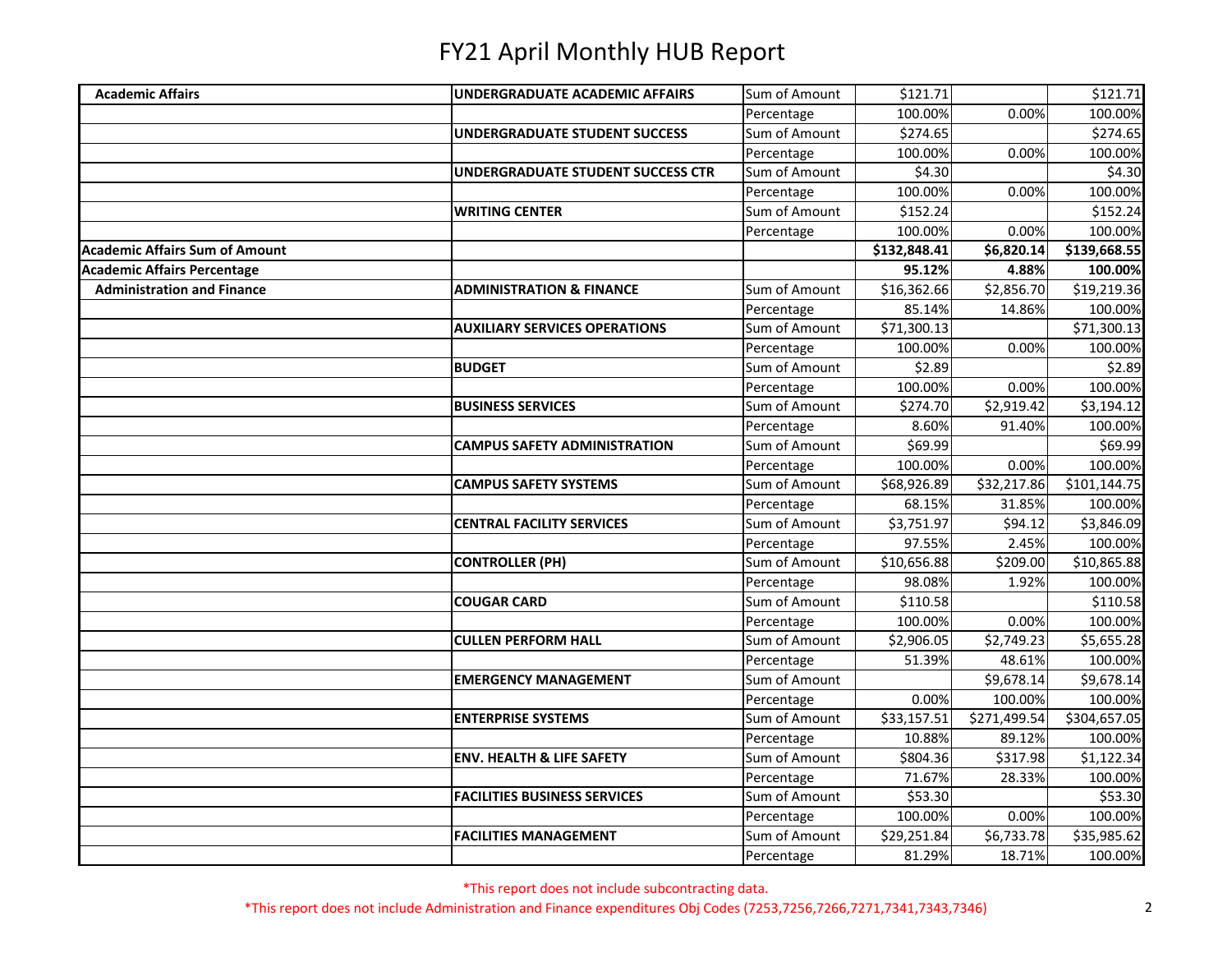| <b>Administration and Finance</b> | <b>FACILITIES OPERATION &amp; MAINT</b>   | Sum of Amount | \$548.56     | \$381.95    | \$930.51     |
|-----------------------------------|-------------------------------------------|---------------|--------------|-------------|--------------|
|                                   |                                           | Percentage    | 58.95%       | 41.05%      | 100.00%      |
|                                   | <b>FACILITIES PLANNING &amp; CONSTRUC</b> | Sum of Amount | \$618,486.39 | \$42,278.12 | \$660,764.51 |
|                                   |                                           | Percentage    | 93.60%       | 6.40%       | 100.00%      |
|                                   | <b>FACILITIES/CONSTRUC MGMT ADMIN</b>     | Sum of Amount | \$106.73     | \$130.49    | \$237.22     |
|                                   |                                           | Percentage    | 44.99%       | 55.01%      | 100.00%      |
|                                   | <b>FIRE LIFE SAFETY SERVICES</b>          | Sum of Amount |              | \$157.25    | \$157.25     |
|                                   |                                           | Percentage    | 0.00%        | 100.00%     | 100.00%      |
|                                   | <b>GENERAL ACCOUNTING</b>                 | Sum of Amount | \$150.00     |             | \$150.00     |
|                                   |                                           | Percentage    | 100.00%      | 0.00%       | 100.00%      |
|                                   | HIGH PERFORMANCE & COMP NETWK             | Sum of Amount | \$3,911.62   |             | \$3,911.62   |
|                                   |                                           | Percentage    | 100.00%      | 0.00%       | 100.00%      |
|                                   | <b>HOUSTON PUBLIC MEDIA</b>               | Sum of Amount | \$25,807.50  |             | \$25,807.50  |
|                                   |                                           | Percentage    | 100.00%      | 0.00%       | 100.00%      |
|                                   | <b>HUMAN RESOURCES</b>                    | Sum of Amount | \$10,395.17  | \$442.60    | \$10,837.77  |
|                                   |                                           | Percentage    | 95.92%       | 4.08%       | 100.00%      |
|                                   | <b>INST - ADMINISTRATION</b>              | Sum of Amount | \$22,619.01  |             | \$22,619.01  |
|                                   |                                           | Percentage    | 100.00%      | 0.00%       | 100.00%      |
|                                   | <b>INST - BUSINESS SERVICES</b>           | Sum of Amount | \$206,600.70 |             | \$206,600.70 |
|                                   |                                           | Percentage    | 100.00%      | 0.00%       | 100.00%      |
|                                   | <b>INST - INFORMATION TECHNOLOGY</b>      | Sum of Amount | \$9,840.21   |             | \$9,840.21   |
|                                   |                                           | Percentage    | 100.00%      | 0.00%       | 100.00%      |
|                                   | <b>INSTITUTIONAL HUMAN RESOURCES</b>      | Sum of Amount | \$11,394.47  |             | \$11,394.47  |
|                                   |                                           | Percentage    | 100.00%      | 0.00%       | 100.00%      |
|                                   | <b>KUHF RADIO</b>                         | Sum of Amount | \$94,439.93  | \$17,132.33 | \$111,572.26 |
|                                   |                                           | Percentage    | 84.64%       | 15.36%      | 100.00%      |
|                                   | <b>MINOR &amp; PLANNED PROJECTS</b>       | Sum of Amount | \$297,602.32 | \$66,099.44 | \$363,701.76 |
|                                   |                                           | Percentage    | 81.83%       | 18.17%      | 100.00%      |
|                                   | MINOR IN-HOUSE CONSTRUCTION               | Sum of Amount | \$35.40      | \$213.16    | \$248.56     |
|                                   |                                           | Percentage    | 14.24%       | 85.76%      | 100.00%      |
|                                   | OFFICE EQUAL OPPORTUNITY SRVS             | Sum of Amount | \$37,577.92  | \$263.72    | \$37,841.64  |
|                                   |                                           | Percentage    | 99.30%       | 0.70%       | 100.00%      |
|                                   | <b>PARKING &amp; TRANS SERVICES</b>       | Sum of Amount | \$140,963.98 | \$70.71     | \$141,034.69 |
|                                   |                                           | Percentage    | 99.95%       | 0.05%       | 100.00%      |
|                                   | PHY PLANT-AUTOMOTIVE                      | Sum of Amount | \$3,679.70   | \$11,521.17 | \$15,200.87  |
|                                   |                                           | Percentage    | 24.21%       | 75.79%      | 100.00%      |
|                                   | PHY PLANT-GROUNDS MAINT                   | Sum of Amount | \$2,505.54   |             | \$2,505.54   |
|                                   |                                           | Percentage    | 100.00%      | 0.00%       | 100.00%      |
|                                   | PHY PLANT-SOLID WASTE                     | Sum of Amount | \$2,806.60   |             | \$2,806.60   |
|                                   |                                           | Percentage    | 100.00%      | 0.00%       | 100.00%      |

\*This report does not include subcontracting data.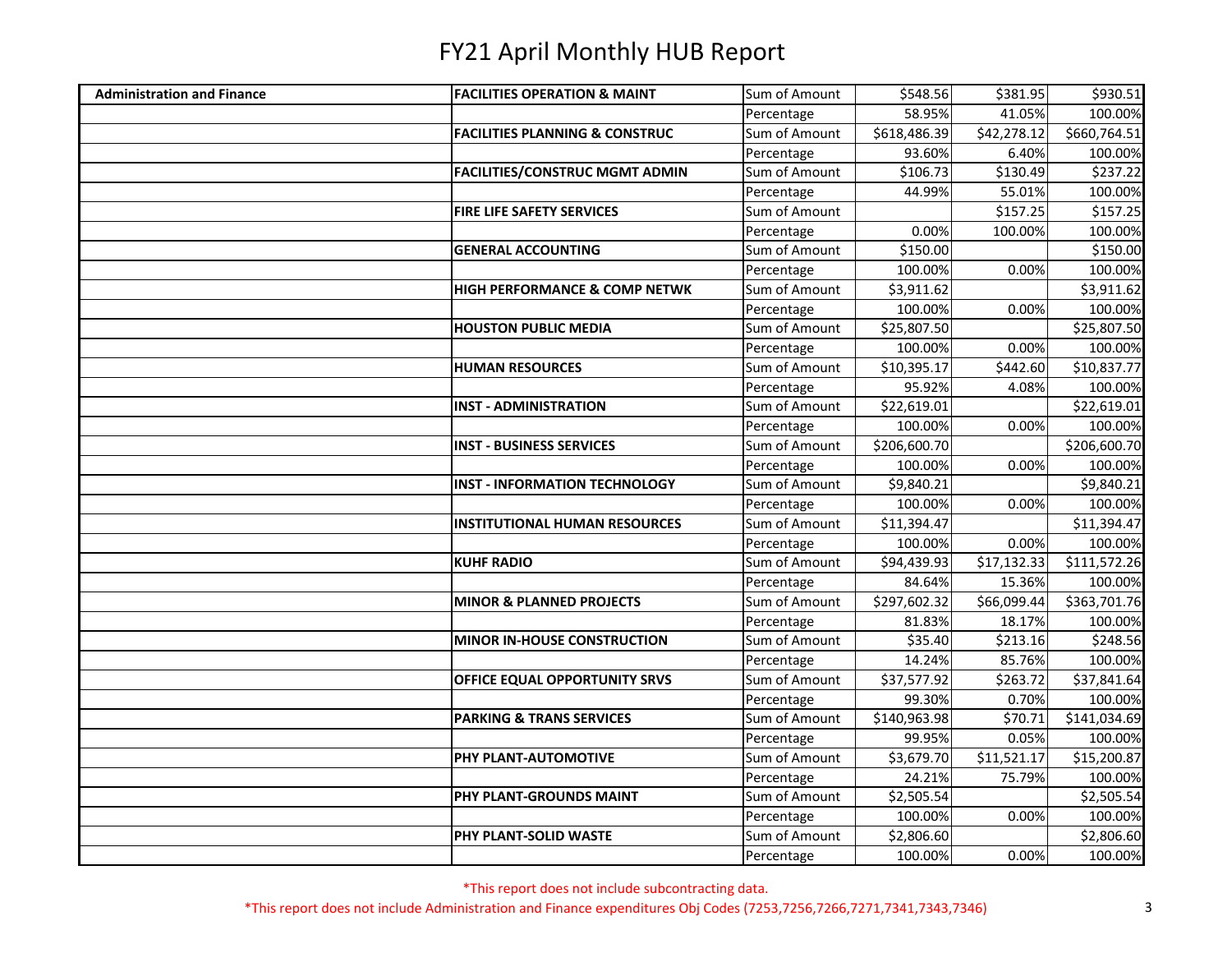| <b>Administration and Finance</b>               | <b>PHYSICAL PLANT</b>                    | Sum of Amount | \$88,835.29    | \$168,101.16           | \$256,936.45                |
|-------------------------------------------------|------------------------------------------|---------------|----------------|------------------------|-----------------------------|
|                                                 |                                          | Percentage    | 34.57%         | 65.43%                 | 100.00%                     |
|                                                 | PLANNING                                 | Sum of Amount | \$32.99        | \$223.90               | \$256.89                    |
|                                                 |                                          | Percentage    | 12.84%         | 87.16%                 | 100.00%                     |
|                                                 | <b>POLICE</b>                            | Sum of Amount | \$19,685.06    | \$2,315.06             | \$22,000.12                 |
|                                                 |                                          | Percentage    | 89.48%         | 10.52%                 | 100.00%                     |
|                                                 | <b>POSTAL SERVICES OPERATIONS</b>        | Sum of Amount | \$2,589.34     | \$19,970.65            | \$22,559.99                 |
|                                                 |                                          | Percentage    | 11.48%         | 88.52%                 | 100.00%                     |
|                                                 | <b>PRINTING OPERATIONS</b>               | Sum of Amount | \$10,990.52    | \$900.09               | \$11,890.61                 |
|                                                 |                                          | Percentage    | 92.43%         | 7.57%                  | 100.00%                     |
|                                                 | <b>PUBLIC ART</b>                        | Sum of Amount | \$16,417.03    | $\overline{$}3,513.52$ | \$19,930.55                 |
|                                                 |                                          | Percentage    | 82.37%         | 17.63%                 | 100.00%                     |
|                                                 | <b>RISK MANAGEMENT</b>                   | Sum of Amount | \$135.79       |                        | \$135.79                    |
|                                                 |                                          | Percentage    | 100.00%        | 0.00%                  | 100.00%                     |
|                                                 | <b>SERVICE LEVEL AGREEMENT</b>           | Sum of Amount | \$44,362.69    | \$36,163.92            | \$80,526.61                 |
|                                                 |                                          | Percentage    | 55.09%         | 44.91%                 | 100.00%                     |
|                                                 | <b>STUDENT BUSINESS SERVICES</b>         | Sum of Amount | \$27,804.47    | \$749.35               | \$28,553.82                 |
|                                                 |                                          | Percentage    | 97.38%         | 2.62%                  | 100.00%                     |
|                                                 | TECHNOLOGY SERVICES & SUPPORT            | Sum of Amount | \$226,664.94   | \$34,313.01            | \$260,977.95                |
|                                                 |                                          | Percentage    | 86.85%         | 13.15%                 | 100.00%                     |
|                                                 | TV PUBLIC BROADCASTING                   | Sum of Amount | \$98,883.69    | \$17,132.57            | \$116,016.26                |
|                                                 |                                          | Percentage    | 85.23%         | 14.77%                 | 100.00%                     |
|                                                 | <b>UIT BUSINESS SERVICES</b>             | Sum of Amount | \$6.49         | \$3,139.76             | \$3,146.25                  |
|                                                 |                                          | Percentage    | 0.21%          | 99.79%                 | 100.00%                     |
|                                                 | UIT EXTERNALLY FUNDED PROJECTS           | Sum of Amount | \$5,405.95     |                        | \$5,405.95                  |
|                                                 |                                          | Percentage    | 100.00%        | 0.00%                  | 100.00%                     |
|                                                 | <b>UIT SECURITY</b>                      | Sum of Amount | \$2,004.38     |                        | \$2,004.38                  |
|                                                 |                                          | Percentage    | 100.00%        | 0.00%                  | 100.00%                     |
|                                                 | UNIVERSITY INFORMATION TECH              | Sum of Amount | \$486.04       | \$1,405.00             | \$1,891.04                  |
|                                                 |                                          | Percentage    | 25.70%         | 74.30%                 | 100.00%                     |
| <b>Administration and Finance Sum of Amount</b> |                                          |               | \$2,271,406.17 |                        | \$755,894.70 \$3,027,300.87 |
| <b>Administration and Finance Percentage</b>    |                                          |               | 75.03%         | 24.97%                 | 100.00%                     |
| Architecture                                    | <b>DEAN, G D HINES ARCH &amp; DESIGN</b> | Sum of Amount | \$7,796.26     | \$2,928.26             | \$10,724.52                 |
|                                                 |                                          | Percentage    | 72.70%         | 27.30%                 | 100.00%                     |
| <b>Architecture Sum of Amount</b>               |                                          |               | \$7,796.26     | \$2,928.26             | \$10,724.52                 |
| <b>Architecture Percentage</b>                  |                                          |               | 72.70%         | 27.30%                 | 100.00%                     |
| <b>Business Administration</b>                  | <b>ACCOUNTANCY AND TAXATION</b>          | Sum of Amount | \$3,324.34     |                        | \$3,324.34                  |
|                                                 |                                          | Percentage    | 100.00%        | 0.00%                  | 100.00%                     |
|                                                 | <b>ACCOUNTING CERTIFICATE PROGRAM</b>    | Sum of Amount | \$146.49       |                        | \$146.49                    |
|                                                 |                                          | Percentage    | 100.00%        | 0.00%                  | 100.00%                     |

\*This report does not include subcontracting data.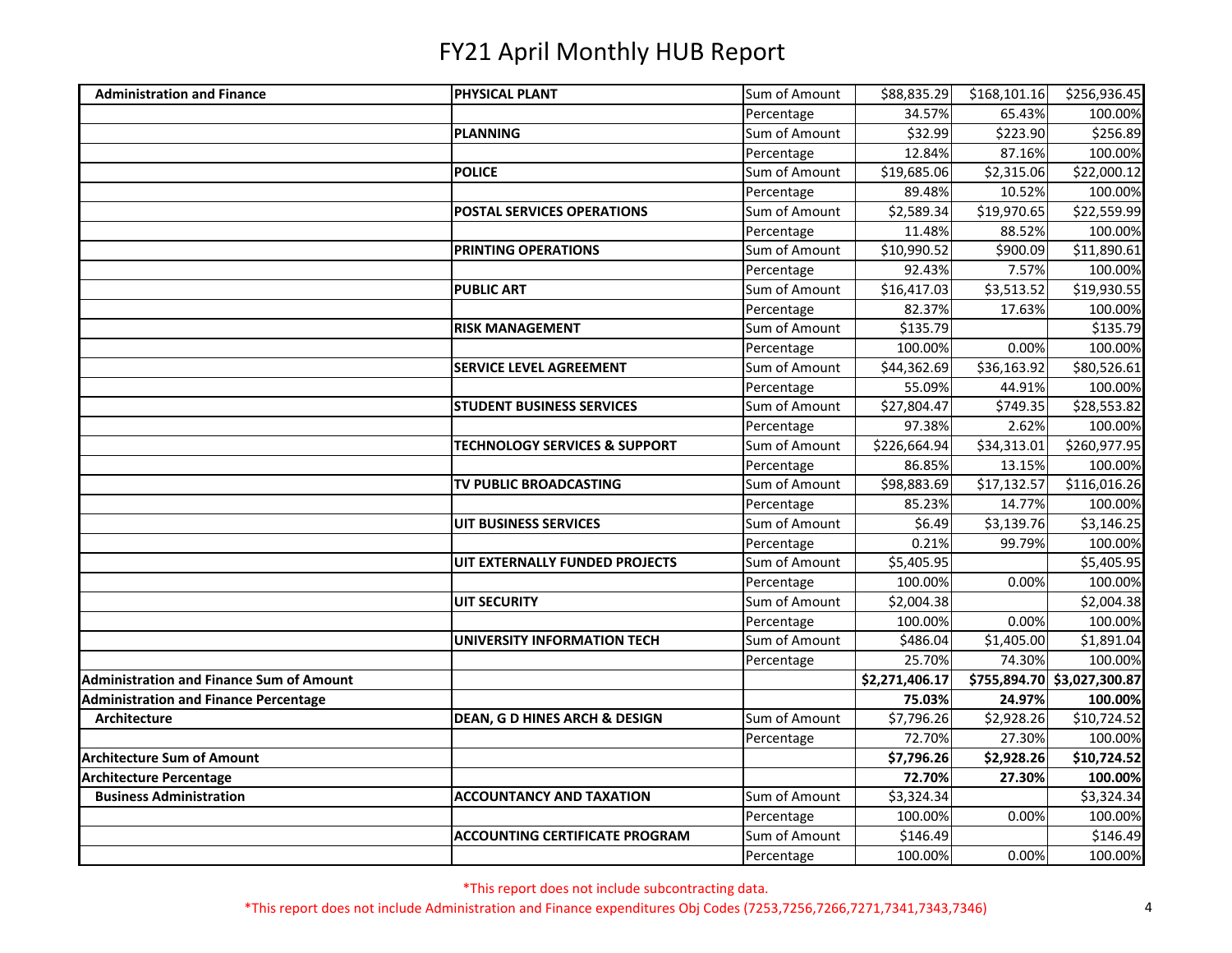| <b>Business Administration</b>               | <b>BAUER CAREER SERVICES CTR</b>      | Sum of Amount | \$372.45     | \$7,109.38   | \$7,481.83   |
|----------------------------------------------|---------------------------------------|---------------|--------------|--------------|--------------|
|                                              |                                       | Percentage    | 4.98%        | 95.02%       | 100.00%      |
|                                              | <b>BAUER COMMUNICATIONS</b>           | Sum of Amount | \$15.00      | \$4,807.83   | \$4,822.83   |
|                                              |                                       | Percentage    | 0.31%        | 99.69%       | 100.00%      |
|                                              | <b>BAUER DIVISION OF TECHNOLOGY</b>   | Sum of Amount | \$11,632.26  | \$1,700.00   | \$13,332.26  |
|                                              |                                       | Percentage    | 87.25%       | 12.75%       | 100.00%      |
|                                              | <b>BAUER GRADUATEPROFESSIONALPRGS</b> | Sum of Amount | \$5,334.45   |              | \$5,334.45   |
|                                              |                                       | Percentage    | 100.00%      | 0.00%        | 100.00%      |
|                                              | <b>DEAN'S OFFICE BAUER COLLEGE</b>    | Sum of Amount | \$281,510.26 | \$15,844.14  | \$297,354.40 |
|                                              |                                       | Percentage    | 94.67%       | 5.33%        | 100.00%      |
|                                              | <b>DECISION AND INFORMATION SCIEN</b> | Sum of Amount | \$432.32     | \$357.14     | \$789.46     |
|                                              |                                       | Percentage    | 54.76%       | 45.24%       | 100.00%      |
|                                              | <b>EXECUTIVE DEGREE PROGRAMS</b>      | Sum of Amount | \$9,992.60   | \$884.80     | \$10,877.40  |
|                                              |                                       | Percentage    | 91.87%       | 8.13%        | 100.00%      |
|                                              | <b>FINANCE DEPARTMENT</b>             | Sum of Amount | \$226.21     | \$74.56      | \$300.77     |
|                                              |                                       | Percentage    | 75.21%       | 24.79%       | 100.00%      |
|                                              | <b>MANAGEMENT DEPARTMENT</b>          | Sum of Amount | \$18,970.72  |              | \$18,970.72  |
|                                              |                                       | Percentage    | 100.00%      | 0.00%        | 100.00%      |
|                                              | <b>MARKETING DEPARTMENT</b>           | Sum of Amount | \$1,961.03   |              | \$1,961.03   |
|                                              |                                       | Percentage    | 100.00%      | 0.00%        | 100.00%      |
|                                              | <b>SALES EXCELLENCE INSTITUTE</b>     | Sum of Amount | \$1,498.06   | \$3,244.73   | \$4,742.79   |
|                                              |                                       | Percentage    | 31.59%       | 68.41%       | 100.00%      |
|                                              | <b>SMALL BUSINESS DEV CENTER</b>      | Sum of Amount | \$79,957.05  | \$27,408.78  | \$107,365.83 |
|                                              |                                       | Percentage    | 74.47%       | 25.53%       | 100.00%      |
|                                              | <b>UNDERGRAD BUSINESS PROG</b>        | Sum of Amount | \$7,267.81   | \$7,187.43   | \$14,455.24  |
|                                              |                                       | Percentage    | 50.28%       | 49.72%       | 100.00%      |
|                                              | <b>WOLFF CTR FOR ENTREPRENEURSHIP</b> | Sum of Amount | \$2,413.47   | \$8,958.04   | \$11,371.51  |
|                                              |                                       | Percentage    | 21.22%       | 78.78%       | 100.00%      |
| <b>Business Administration Sum of Amount</b> |                                       |               | \$425,054.52 | \$77,576.83  | \$502,631.35 |
| <b>Business Administration Percentage</b>    |                                       |               | 84.57%       | 15.43%       | 100.00%      |
| <b>Chancellor/President</b>                  | <b>BASEBALL</b>                       | Sum of Amount | \$30,885.69  |              | \$30,885.69  |
|                                              |                                       | Percentage    | 100.00%      | 0.00%        | 100.00%      |
|                                              | <b>COMPLIANCE</b>                     | Sum of Amount | \$252.40     | \$527.06     | \$779.46     |
|                                              |                                       | Percentage    | 32.38%       | 67.62%       | 100.00%      |
|                                              | <b>FOOTBALL</b>                       | Sum of Amount | \$58,921.26  | \$2,223.21   | \$61,144.47  |
|                                              |                                       | Percentage    | 96.36%       | 3.64%        | 100.00%      |
|                                              | <b>INTERCOLLEGIATE ATHLETICS</b>      | Sum of Amount | \$557,241.43 | \$115,510.42 | \$672,751.85 |
|                                              |                                       | Percentage    | 82.83%       | 17.17%       | 100.00%      |
|                                              | <b>MEN'S BASKETBALL</b>               | Sum of Amount | \$51,685.02  | \$3,025.00   | \$54,710.02  |
|                                              |                                       | Percentage    | 94.47%       | 5.53%        | 100.00%      |

\*This report does not include subcontracting data.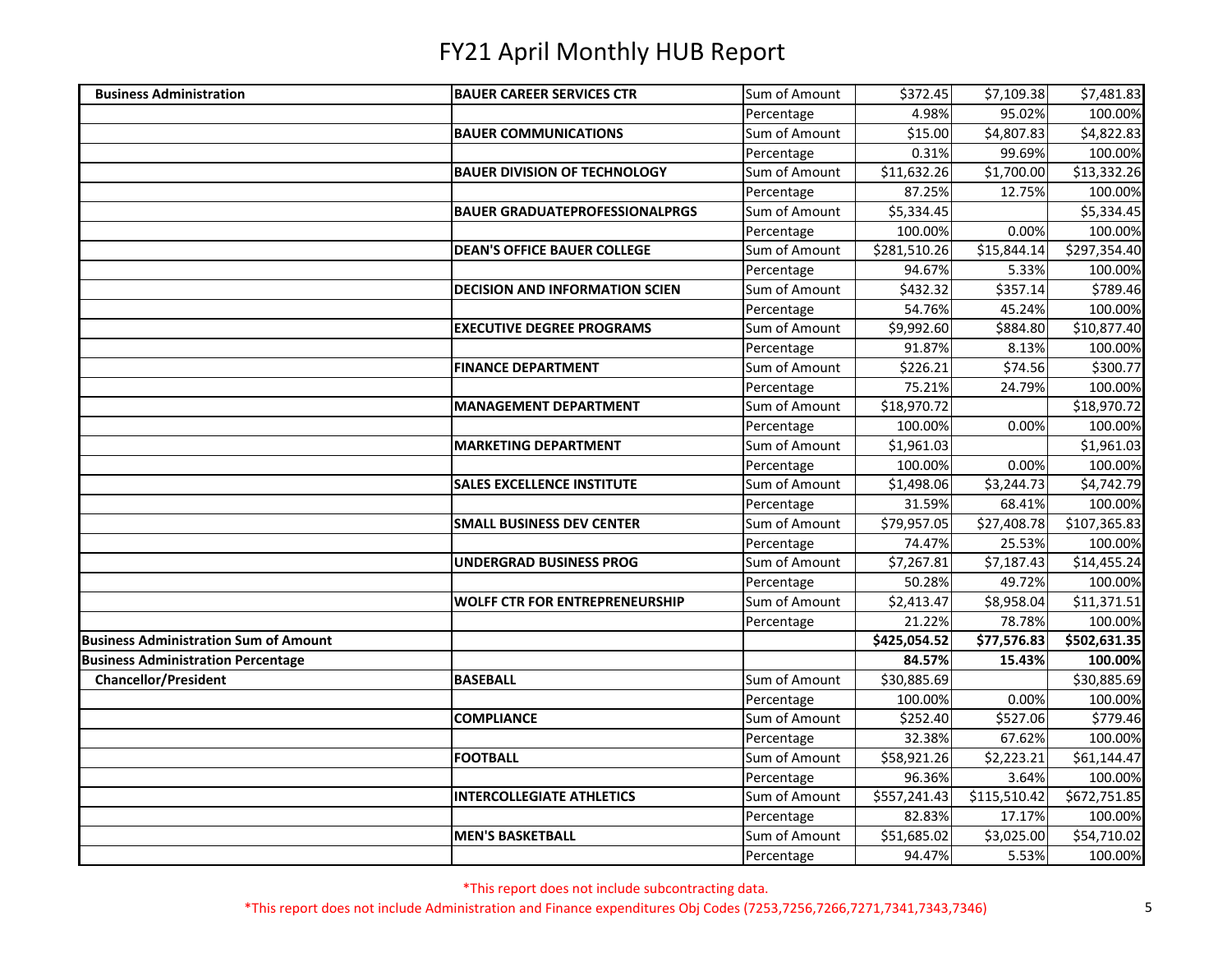| <b>Chancellor/President</b>               | <b>MEN'S GOLF</b>                         | Sum of Amount | \$21,012.09  |              | \$21,012.09             |
|-------------------------------------------|-------------------------------------------|---------------|--------------|--------------|-------------------------|
|                                           |                                           | Percentage    | 100.00%      | 0.00%        | 100.00%                 |
|                                           | <b>MEN'S TRACK AND FIELD</b>              | Sum of Amount | \$9,687.23   | \$1,372.50   | \$11,059.73             |
|                                           |                                           | Percentage    | 87.59%       | 12.41%       | 100.00%                 |
|                                           | <b>NEIGHBORHOOD &amp; STRATEGIC INITI</b> | Sum of Amount | \$347.34     |              | \$347.34                |
|                                           |                                           | Percentage    | 100.00%      | 0.00%        | 100.00%                 |
|                                           | OFF OF PROTOCOL SPECIAL EVENTS            | Sum of Amount | \$1,141.17   | \$407.65     | \$1,548.82              |
|                                           |                                           | Percentage    | 73.68%       | 26.32%       | 100.00%                 |
|                                           | <b>PRESIDENT</b>                          | Sum of Amount | \$4,272.87   | \$65.00      | \$4,337.87              |
|                                           |                                           | Percentage    | 98.50%       | 1.50%        | 100.00%                 |
|                                           | <b>STAFF COUNCIL</b>                      | Sum of Amount | \$421.15     |              | \$421.15                |
|                                           |                                           | Percentage    | 100.00%      | 0.00%        | 100.00%                 |
|                                           | <b>UH ENERGY</b>                          | Sum of Amount | \$2,108.33   | \$7,577.63   | \$9,685.96              |
|                                           |                                           | Percentage    | 21.77%       | 78.23%       | 100.00%                 |
|                                           | <b>WOMEN'S BASKETBALL</b>                 | Sum of Amount | \$14,144.55  |              | \$14,144.55             |
|                                           |                                           | Percentage    | 100.00%      | 0.00%        | 100.00%                 |
|                                           | <b>WOMEN'S GOLF</b>                       | Sum of Amount | \$7,273.79   |              | \$7,273.79              |
|                                           |                                           | Percentage    | 100.00%      | 0.00%        | 100.00%                 |
|                                           | <b>WOMEN'S SOCCER</b>                     | Sum of Amount | \$7,274.80   |              | \$7,274.80              |
|                                           |                                           | Percentage    | 100.00%      | 0.00%        | 100.00%                 |
|                                           | <b>WOMEN'S SOFTBALL</b>                   | Sum of Amount | \$15,040.85  |              | \$15,040.85             |
|                                           |                                           | Percentage    | 100.00%      | 0.00%        | 100.00%                 |
|                                           | <b>WOMEN'S SWIMMING &amp; DIVING</b>      | Sum of Amount | \$15,033.96  |              | \$15,033.96             |
|                                           |                                           | Percentage    | 100.00%      | 0.00%        | 100.00%                 |
|                                           | <b>WOMEN'S TENNIS</b>                     | Sum of Amount | \$1,149.34   |              | \$1,149.34              |
|                                           |                                           | Percentage    | 100.00%      | 0.00%        | 100.00%                 |
|                                           | <b>WOMEN'S VOLLEYBALL</b>                 | Sum of Amount | \$8,744.61   |              | \$8,744.61              |
|                                           |                                           | Percentage    | 100.00%      | 0.00%        | 100.00%                 |
| <b>Chancellor/President Sum of Amount</b> |                                           |               | \$806,637.88 | \$130,708.47 | \$937,346.35            |
| <b>Chancellor/President Percentage</b>    |                                           |               | 86.06%       | 13.94%       | 100.00%                 |
| <b>College of Medicine</b>                | <b>BEHAVIORAL &amp; SOCIAL SCIENCES</b>   | Sum of Amount |              | \$54.54      | \$54.54                 |
|                                           |                                           | Percentage    | 0.00%        | 100.00%      | 100.00%                 |
|                                           | <b>BIOMEDICAL SCIENCES</b>                | Sum of Amount | \$17,519.46  | \$1,565.90   | $$19,085.\overline{36}$ |
|                                           |                                           | Percentage    | 91.80%       | 8.20%        | 100.00%                 |
|                                           | <b>CLINICAL SCIENCES</b>                  | Sum of Amount |              | \$113.68     | \$113.68                |
|                                           |                                           | Percentage    | 0.00%        | 100.00%      | 100.00%                 |
|                                           | <b>COMMUNITY HEALTH</b>                   | Sum of Amount | \$0.00       | \$99.65      | \$99.65                 |
|                                           |                                           | Percentage    | 0.00%        | 100.00%      | 100.00%                 |
|                                           | <b>HEALTH SYST &amp; POPULATIONS SCI</b>  | Sum of Amount | \$6,100.00   |              | \$6,100.00              |
|                                           |                                           | Percentage    | 100.00%      | 0.00%        | 100.00%                 |

\*This report does not include subcontracting data.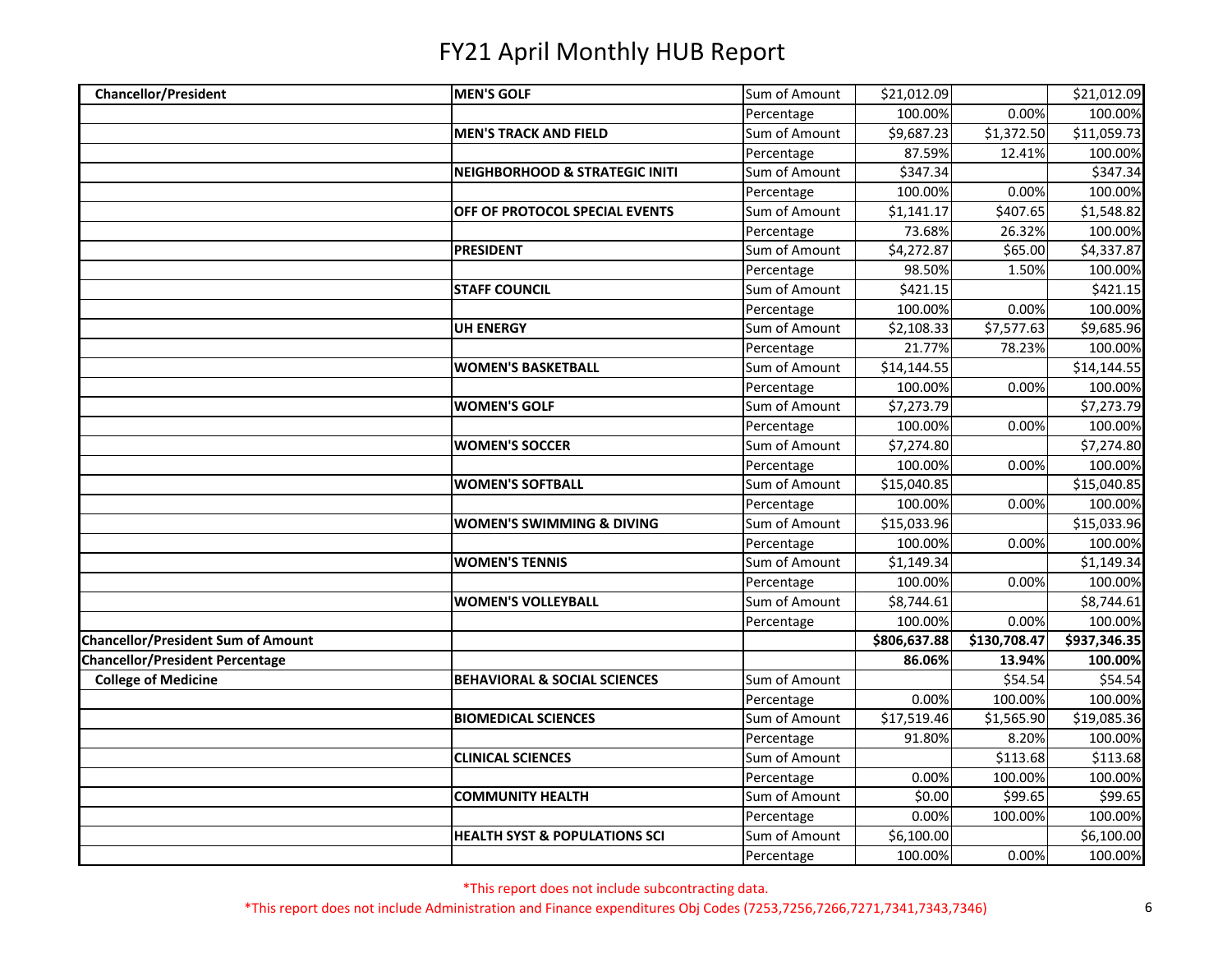| <b>College of Medicine</b>               | <b>MEDICAL EDUCATION</b>                  | Sum of Amount | \$1,873.55   | \$1,681.95             | \$3,555.50   |
|------------------------------------------|-------------------------------------------|---------------|--------------|------------------------|--------------|
|                                          |                                           | Percentage    | 52.69%       | 47.31%                 | 100.00%      |
|                                          | <b>OFFICE OF THE DEAN</b>                 | Sum of Amount | \$3,098.98   | \$313.48               | \$3,412.46   |
|                                          |                                           | Percentage    | 90.81%       | 9.19%                  | 100.00%      |
|                                          | <b>STU AFF ADMISSIONS &amp; OUTREACH</b>  | Sum of Amount | \$455.30     | \$102.21               | \$557.51     |
|                                          |                                           | Percentage    | 81.67%       | 18.33%                 | 100.00%      |
| <b>College of Medicine Sum of Amount</b> |                                           |               | \$29,047.29  | \$3,931.41             | \$32,978.70  |
| <b>College of Medicine Percentage</b>    |                                           |               | 88.08%       | 11.92%                 | 100.00%      |
| <b>College of Nursing</b>                | <b>DEANS OFFICE - COLLEG OF NURSI</b>     | Sum of Amount | \$64,685.92  | \$1,742.54             | \$66,428.46  |
|                                          |                                           | Percentage    | 97.38%       | 2.62%                  | 100.00%      |
| <b>College of Nursing Sum of Amount</b>  |                                           |               | \$64,685.92  | $\overline{51,742.54}$ | \$66,428.46  |
| <b>College of Nursing Percentage</b>     |                                           |               | 97.38%       | 2.62%                  | 100.00%      |
| <b>College of the Arts</b>               | <b>ART</b>                                | Sum of Amount | \$16,294.63  | \$1,026.69             | \$17,321.32  |
|                                          |                                           | Percentage    | 94.07%       | 5.93%                  | 100.00%      |
|                                          | <b>BAND</b>                               | Sum of Amount | \$436.67     |                        | \$436.67     |
|                                          |                                           | Percentage    | 100.00%      | 0.00%                  | 100.00%      |
|                                          | <b>BLAFFER GALLERY</b>                    | Sum of Amount | \$19,443.78  | \$3,137.47             | \$22,581.25  |
|                                          |                                           | Percentage    | 86.11%       | 13.89%                 | 100.00%      |
|                                          | <b>CWMCA CENTER FOR THE ARTS</b>          | Sum of Amount | \$3,035.09   |                        | \$3,035.09   |
|                                          |                                           | Percentage    | 100.00%      | 0.00%                  | 100.00%      |
|                                          | DEAN OFFIC THE COLLEGE OF ARTS            | Sum of Amount | \$3,874.85   | \$48.08                | \$3,922.93   |
|                                          |                                           | Percentage    | 98.77%       | 1.23%                  | 100.00%      |
|                                          | <b>MUSIC</b>                              | Sum of Amount | \$179,622.85 | \$92.40                | \$179,715.25 |
|                                          |                                           | Percentage    | 99.95%       | 0.05%                  | 100.00%      |
|                                          | <b>THEATER</b>                            | Sum of Amount | \$3,099.53   | \$253.54               | \$3,353.07   |
|                                          |                                           | Percentage    | 92.44%       | 7.56%                  | 100.00%      |
| <b>College of the Arts Sum of Amount</b> |                                           |               | \$225,807.40 | \$4,558.18             | \$230,365.58 |
| <b>College of the Arts Percentage</b>    |                                           |               | 98.02%       | 1.98%                  | 100.00%      |
| <b>Education</b>                         | <b>ASIAN AMERICAN STUDIES</b>             | Sum of Amount | \$375.23     |                        | \$375.23     |
|                                          |                                           | Percentage    | 100.00%      | 0.00%                  | 100.00%      |
|                                          | <b>CENTER FOR INFO TECG IN ED.</b>        | Sum of Amount | \$469.21     | \$410.00               | \$879.21     |
|                                          |                                           | Percentage    | 53.37%       | 46.63%                 | 100.00%      |
|                                          | <b>CHARTER SCHOOL</b>                     | Sum of Amount | \$623.11     | \$19,166.37            | \$19,789.48  |
|                                          |                                           | Percentage    | 3.15%        | 96.85%                 | 100.00%      |
|                                          | <b>CURRICULUM AND INSTRUCTION</b>         | Sum of Amount | \$1,789.66   |                        | \$1,789.66   |
|                                          |                                           | Percentage    | 100.00%      | 0.00%                  | 100.00%      |
|                                          | <b>DEAN, EDUCATION</b>                    | Sum of Amount | \$6,350.87   | \$7,673.35             | \$14,024.22  |
|                                          |                                           | Percentage    | 45.29%       | 54.71%                 | 100.00%      |
|                                          | <b>ED LEADERSHIP &amp; POLICY STUDIES</b> | Sum of Amount | \$5,225.98   |                        | \$5,225.98   |
|                                          |                                           | Percentage    | 100.00%      | 0.00%                  | 100.00%      |

\*This report does not include subcontracting data.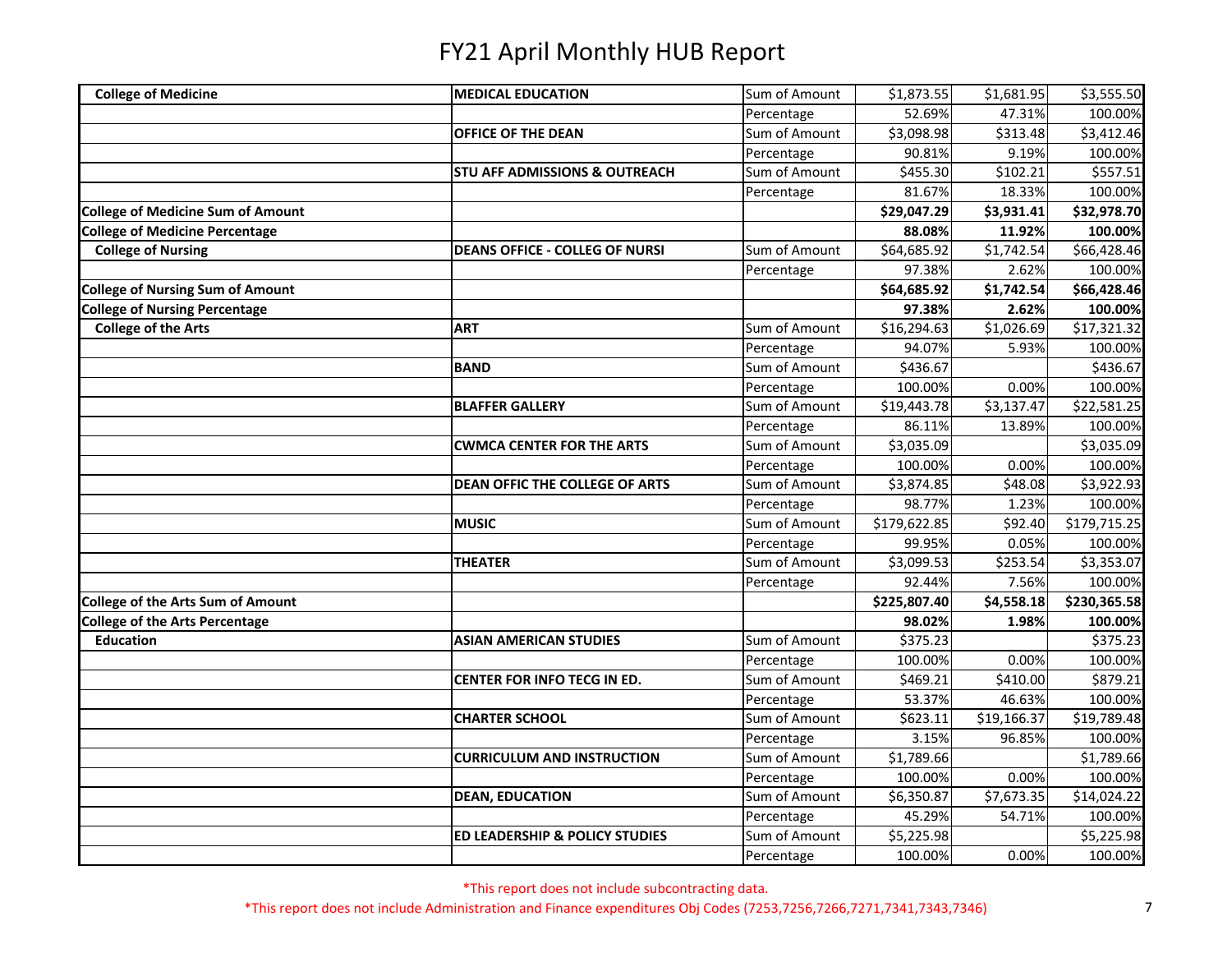| <b>Education</b>                       | <b>PSYCH, HLTH &amp; LEARNING SCIENCE</b> | Sum of Amount | \$7,551.02   | \$4,492.83  | \$12,043.85  |
|----------------------------------------|-------------------------------------------|---------------|--------------|-------------|--------------|
|                                        |                                           | Percentage    | 62.70%       | 37.30%      | 100.00%      |
| <b>Education Sum of Amount</b>         |                                           |               | \$22,385.08  | \$31,742.55 | \$54,127.63  |
| <b>Education Percentage</b>            |                                           |               | 41.36%       | 58.64%      | 100.00%      |
| Engineering                            | <b>BIOMEDICAL ENGINEERING</b>             | Sum of Amount | \$90,471.97  | \$1,829.55  | \$92,301.52  |
|                                        |                                           | Percentage    | 98.02%       | 1.98%       | 100.00%      |
|                                        | <b>CHEMICAL ENGINEERING</b>               | Sum of Amount | \$124,009.43 | \$7,904.28  | \$131,913.71 |
|                                        |                                           | Percentage    | 94.01%       | 5.99%       | 100.00%      |
|                                        | <b>CIVIL ENGINEERING</b>                  | Sum of Amount | \$47,538.95  | \$3,679.42  | \$51,218.37  |
|                                        |                                           | Percentage    | 92.82%       | 7.18%       | 100.00%      |
|                                        | <b>COMPOSITE ENGR APPLICATIONS CT</b>     | Sum of Amount | \$230.50     | \$187.40    | \$417.90     |
|                                        |                                           | Percentage    | 55.16%       | 44.84%      | 100.00%      |
|                                        | <b>CTR. NEURO-ENG &amp; COGNITIVE SCI</b> | Sum of Amount | \$29.50      |             | \$29.50      |
|                                        |                                           | Percentage    | 100.00%      | 0.00%       | 100.00%      |
|                                        | <b>DEAN, ENGINEERING</b>                  | Sum of Amount | \$13,217.84  | \$2,025.14  | \$15,242.98  |
|                                        |                                           | Percentage    | 86.71%       | 13.29%      | 100.00%      |
|                                        | <b>ELECTRICAL ENGINEERING</b>             | Sum of Amount | \$51,095.67  | \$5,923.65  | \$57,019.32  |
|                                        |                                           | Percentage    | 89.61%       | 10.39%      | 100.00%      |
|                                        | <b>ENGr UNDERGRADUATE PROGRAMS</b>        | Sum of Amount | \$605.08     |             | \$605.08     |
|                                        |                                           | Percentage    | 100.00%      | 0.00%       | 100.00%      |
|                                        | <b>INDUSTRIAL ENGINEERING</b>             | Sum of Amount | \$1,187.72   |             | \$1,187.72   |
|                                        |                                           | Percentage    | 100.00%      | 0.00%       | 100.00%      |
|                                        | <b>INTEGRATED BIO &amp; NANO SYSTEM</b>   | Sum of Amount | \$3,009.52   |             | \$3,009.52   |
|                                        |                                           | Percentage    | 100.00%      | 0.00%       | 100.00%      |
|                                        | <b>MECHANICAL ENGINEERING</b>             | Sum of Amount | \$529,007.69 | \$1,232.76  | \$530,240.45 |
|                                        |                                           | Percentage    | 99.77%       | 0.23%       | 100.00%      |
|                                        | <b>NAT'L AIRBORNE LASER MAP</b>           | Sum of Amount | \$23,365.95  |             | \$23,365.95  |
|                                        |                                           | Percentage    | 100.00%      | 0.00%       | 100.00%      |
|                                        | PETROLEUM ENGINEERING                     | Sum of Amount | \$17,614.84  | \$7,881.35  | \$25,496.19  |
|                                        |                                           | Percentage    | 69.09%       | 30.91%      | 100.00%      |
| <b>Engineering Sum of Amount</b>       |                                           |               | \$901,384.66 | \$30,663.55 | \$932,048.21 |
| <b>Engineering Percentage</b>          |                                           |               | 96.71%       | 3.29%       | 100.00%      |
| <b>Graduate College of Social Work</b> | <b>ADMISSIONS</b>                         | Sum of Amount | \$20.48      |             | \$20.48      |
|                                        |                                           | Percentage    | 100.00%      | 0.00%       | 100.00%      |
|                                        | ALUMNI, CAREER & DEVELOPMENT              | Sum of Amount | \$300.00     |             | \$300.00     |
|                                        |                                           | Percentage    | 100.00%      | 0.00%       | 100.00%      |
|                                        | <b>CHILD &amp; FAMILY CENTER</b>          | Sum of Amount | \$4,059.32   |             | \$4,059.32   |
|                                        |                                           | Percentage    | 100.00%      | 0.00%       | 100.00%      |
|                                        | <b>CTR DRUG &amp; SOCIAL POLICY RESRC</b> | Sum of Amount | \$16,993.00  |             | \$16,993.00  |
|                                        |                                           | Percentage    | 100.00%      | 0.00%       | 100.00%      |

\*This report does not include subcontracting data.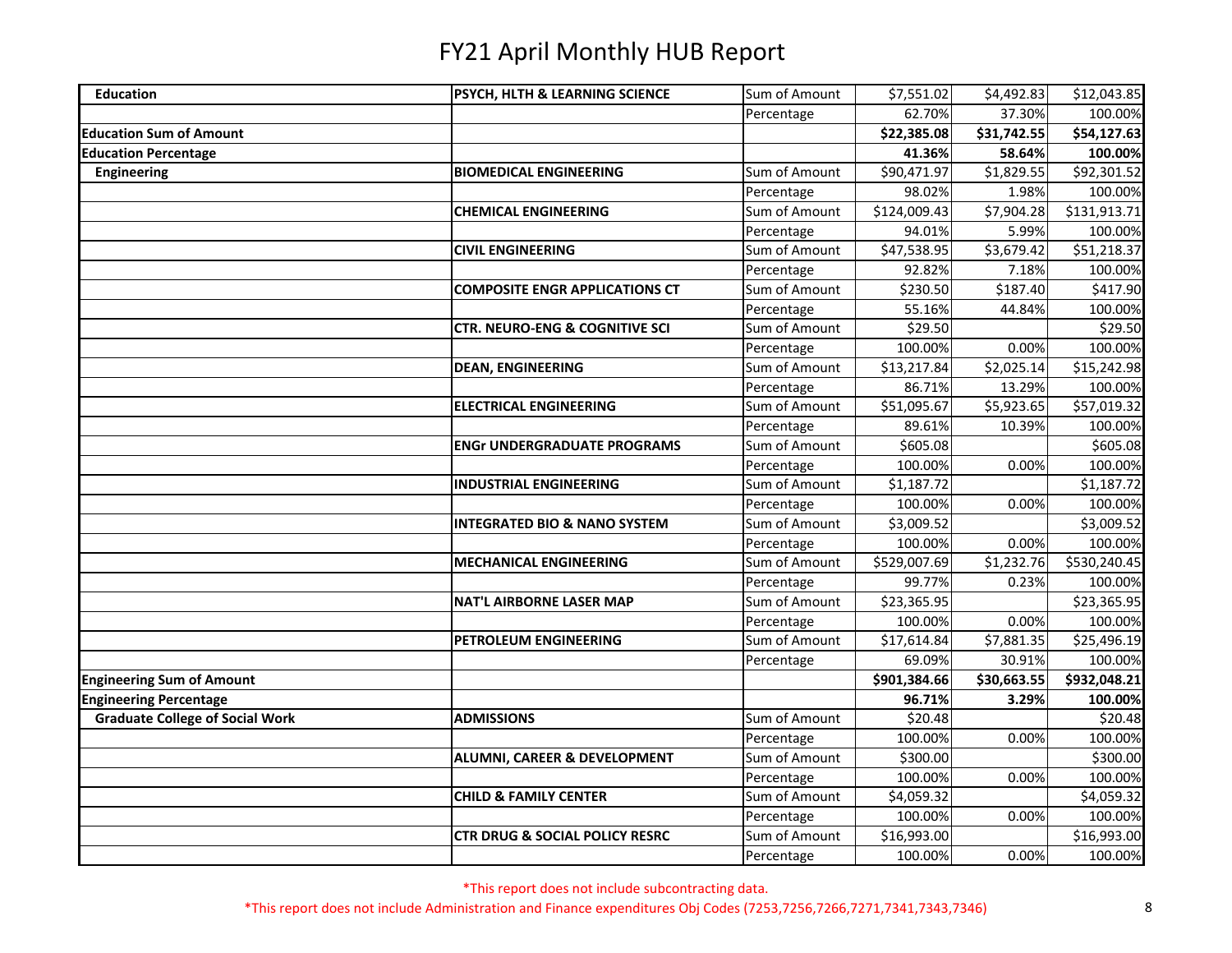| <b>Graduate College of Social Work</b>               | <b>DEAN, SOCIAL WORK</b>                  | Sum of Amount | \$7,810.60   |              | \$7,810.60             |
|------------------------------------------------------|-------------------------------------------|---------------|--------------|--------------|------------------------|
|                                                      |                                           | Percentage    | 100.00%      | 0.00%        | 100.00%                |
|                                                      | <b>GCSW RESEARCH CENTER SUPPORT</b>       | Sum of Amount | \$112.96     |              | 5112.96                |
|                                                      |                                           | Percentage    | 100.00%      | 0.00%        | 100.00%                |
|                                                      | <b>GCSW-INFORMATION TECHNOLOGY</b>        | Sum of Amount | \$466.82     | \$4,660.00   | $$5,126.\overline{82}$ |
|                                                      |                                           | Percentage    | 9.11%        | 90.89%       | 100.00%                |
|                                                      | LATINA MATERNAL & FAMILY HLTH             | Sum of Amount | \$28,842.26  | \$259.64     | \$29,101.90            |
|                                                      |                                           | Percentage    | 99.11%       | 0.89%        | 100.00%                |
| <b>Graduate College of Social Work Sum of Amount</b> |                                           |               | \$58,605.44  | \$4,919.64   | \$63,525.08            |
| <b>Graduate College of Social Work Percentage</b>    |                                           |               | 92.26%       | 7.74%        | 100.00%                |
| <b>Honors College</b>                                | <b>DEAN, HONORS COLLEGE</b>               | Sum of Amount | \$8,305.77   |              | \$8,305.77             |
|                                                      |                                           | Percentage    | 100.00%      | 0.00%        | 100.00%                |
| <b>Honors College Sum of Amount</b>                  |                                           |               | \$8,305.77   |              | \$8,305.77             |
| <b>Honors College Percentage</b>                     |                                           |               | 100.00%      | 0.00%        | 100.00%                |
| <b>Hotel and Restaurant Management</b>               | <b>DEAN, HOTEL &amp; RESTAURANT MANAG</b> | Sum of Amount | \$583.47     | \$174.71     | \$758.18               |
|                                                      |                                           | Percentage    | 76.96%       | 23.04%       | 100.00%                |
|                                                      | HOTEL AND RESTAURANT MANAGEMEN            | Sum of Amount | \$110,380.00 | \$137,467.10 | \$247,847.10           |
|                                                      |                                           | Percentage    | 44.54%       | 55.46%       | 100.00%                |
| <b>Hotel and Restaurant Management Sum of Amount</b> |                                           |               | \$110,963.47 | \$137,641.81 | \$248,605.28           |
| <b>Hotel and Restaurant Management Percentage</b>    |                                           |               | 44.63%       | 55.37%       | 100.00%                |
| <b>Law Center</b>                                    | <b>ALUMNI RELATIONS, LAW</b>              | Sum of Amount | \$32.07      | \$78.39      | \$110.46               |
|                                                      |                                           | Percentage    | 29.03%       | 70.97%       | 100.00%                |
|                                                      | <b>BLAKELEY INSTITUTE</b>                 | Sum of Amount |              | \$170.14     | \$170.14               |
|                                                      |                                           | Percentage    | 0.00%        | 100.00%      | 100.00%                |
|                                                      | <b>BUSINESS SERVICES, LAW</b>             | Sum of Amount | \$1,044.64   | \$657.02     | \$1,701.66             |
|                                                      |                                           | Percentage    | 61.39%       | 38.61%       | 100.00%                |
|                                                      | <b>CAREER SERVICES, LAW</b>               | Sum of Amount | \$3,200.26   | \$1,395.00   | \$4,595.26             |
|                                                      |                                           | Percentage    | 69.64%       | 30.36%       | 100.00%                |
|                                                      | <b>CENTER PROGRAMS, LAW</b>               | Sum of Amount | \$18.19      |              | \$18.19                |
|                                                      |                                           | Percentage    | 100.00%      | 0.00%        | 100.00%                |
|                                                      | <b>DEAN, LAW</b>                          | Sum of Amount | \$300.00     | \$52.22      | \$352.22               |
|                                                      |                                           | Percentage    | 85.17%       | 14.83%       | 100.00%                |
|                                                      | <b>FACILITIES, LAW</b>                    | Sum of Amount | \$2,890.00   |              | \$2,890.00             |
|                                                      |                                           | Percentage    | 100.00%      | 0.00%        | 100.00%                |
|                                                      | <b>FACULTY SUPPORT LAW</b>                | Sum of Amount | \$2,697.00   | \$202.64     | \$2,899.64             |
|                                                      |                                           | Percentage    | 93.01%       | 6.99%        | 100.00%                |
|                                                      | <b>LAW INFORMATION TECHNOLOGY</b>         | Sum of Amount | \$1,570.71   |              | \$1,570.71             |
|                                                      |                                           | Percentage    | 100.00%      | 0.00%        | 100.00%                |
|                                                      | <b>LAW LIBRARY</b>                        | Sum of Amount | \$10,204.67  |              | \$10,204.67            |
|                                                      |                                           | Percentage    | 100.00%      | 0.00%        | 100.00%                |

\*This report does not include subcontracting data.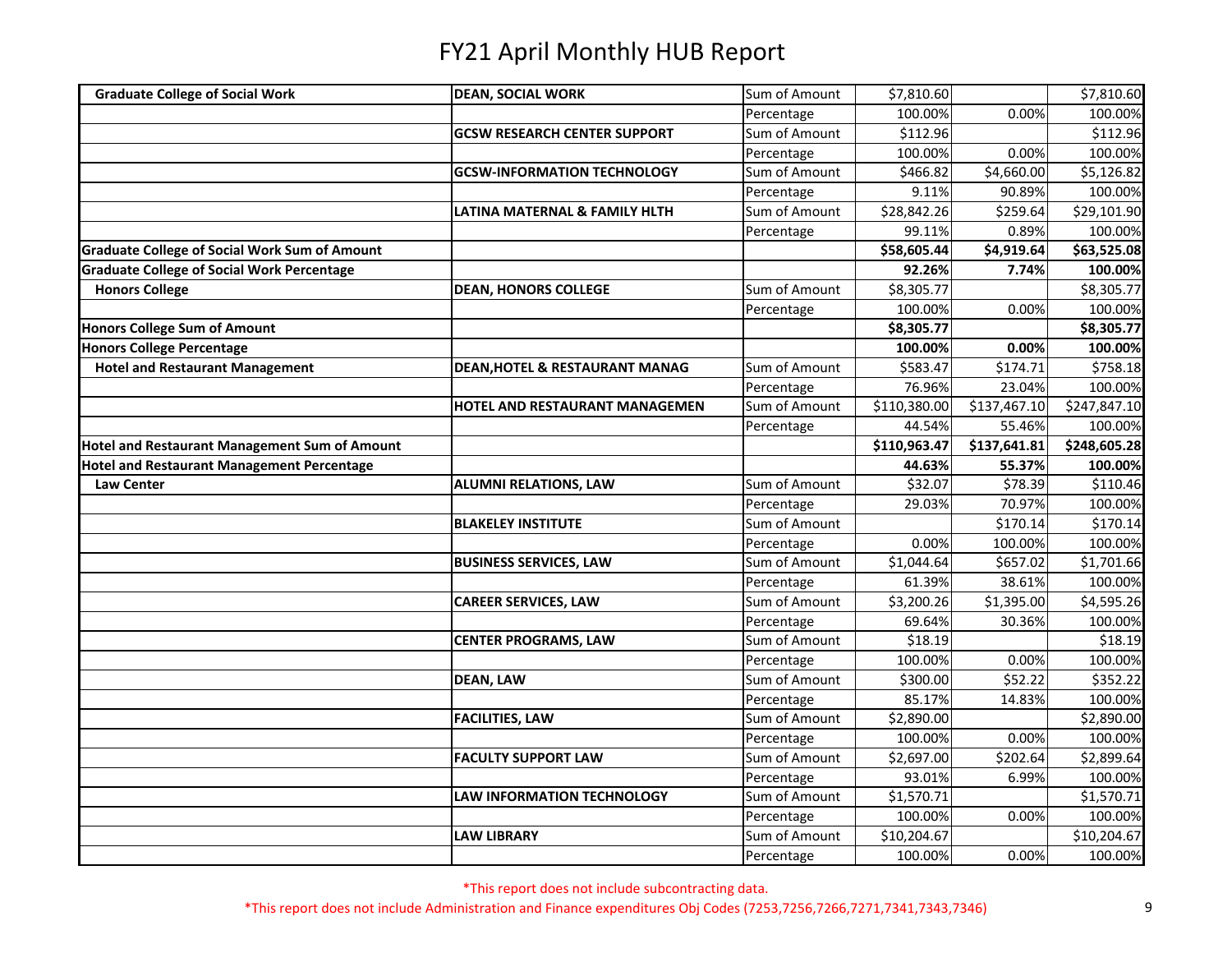| <b>Law Center</b>                       | LEGAL AID CLINIC, LAW                   | Sum of Amount | \$153.18    | \$34.43     | \$187.61    |
|-----------------------------------------|-----------------------------------------|---------------|-------------|-------------|-------------|
|                                         |                                         | Percentage    | 81.65%      | 18.35%      | 100.00%     |
|                                         | PUBLIC RELS & MARKETING, LAW            | Sum of Amount | \$1,781.32  |             | \$1,781.32  |
|                                         |                                         | Percentage    | 100.00%     | 0.00%       | 100.00%     |
|                                         | STUDENT ORGANIZATION, LAW               | Sum of Amount | \$1,343.45  |             | \$1,343.45  |
|                                         |                                         | Percentage    | 100.00%     | 0.00%       | 100.00%     |
|                                         | <b>STUDENT SERVICES, LAW</b>            | Sum of Amount | \$7,913.97  | \$124.47    | \$8,038.44  |
|                                         |                                         | Percentage    | 98.45%      | 1.55%       | 100.00%     |
| <b>Law Center Sum of Amount</b>         |                                         |               | \$33,149.46 | \$2,714.31  | \$35,863.77 |
| Law Center Percentage                   |                                         |               | 92.43%      | 7.57%       | 100.00%     |
| <b>Liberal Arts and Social Sciences</b> | <b>AEROSPACE STUDIES</b>                | Sum of Amount | \$2,872.97  |             | \$2,872.97  |
|                                         |                                         | Percentage    | 100.00%     | 0.00%       | 100.00%     |
|                                         | <b>AFRICAN-AMERICAN STUDIES</b>         | Sum of Amount | \$2.84      |             | \$2.84      |
|                                         |                                         | Percentage    | 100.00%     | 0.00%       | 100.00%     |
|                                         | <b>ARTE PUBLICO</b>                     | Sum of Amount | \$13,669.89 | \$135.68    | \$13,805.57 |
|                                         |                                         | Percentage    | 99.02%      | 0.98%       | 100.00%     |
|                                         | <b>CENTER FOR PUBLIC HISTORY</b>        | Sum of Amount | \$1,032.21  | \$1,362.50  | \$2,394.71  |
|                                         |                                         | Percentage    | 43.10%      | 56.90%      | 100.00%     |
|                                         | <b>COMMUNICATION</b>                    | Sum of Amount | \$2,239.73  | \$407.96    | \$2,647.69  |
|                                         |                                         | Percentage    | 84.59%      | 15.41%      | 100.00%     |
|                                         | <b>COMMUNICATIONS DISORDERS</b>         | Sum of Amount | \$620.31    | \$4,575.00  | \$5,195.31  |
|                                         |                                         | Percentage    | 11.94%      | 88.06%      | 100.00%     |
|                                         | <b>COMPARATIVE CULTURAL STUDIES</b>     | Sum of Amount | \$5,749.87  | $-510.48$   | \$5,739.39  |
|                                         |                                         | Percentage    | 100.18%     | $-0.18%$    | 100.00%     |
|                                         | <b>DEAN, LIBERAL ARTS &amp; SOC SCI</b> | Sum of Amount | \$13,621.06 | \$8,139.13  | \$21,760.19 |
|                                         |                                         | Percentage    | 62.60%      | 37.40%      | 100.00%     |
|                                         | <b>ECONOMICS</b>                        | Sum of Amount | \$995.47    | \$1,540.93  | \$2,536.40  |
|                                         |                                         | Percentage    | 39.25%      | 60.75%      | 100.00%     |
|                                         | <b>ENGLISH</b>                          | Sum of Amount | \$13,459.14 | \$18,629.56 | \$32,088.70 |
|                                         |                                         | Percentage    | 41.94%      | 58.06%      | 100.00%     |
|                                         | <b>HEALTH AND HUMAN PERFORMANCE</b>     | Sum of Amount | \$9,143.57  | \$1,219.00  | \$10,362.57 |
|                                         |                                         | Percentage    | 88.24%      | 11.76%      | 100.00%     |
|                                         | <b>HISPANIC STUDIES</b>                 | Sum of Amount | \$105.32    |             | \$105.32    |
|                                         |                                         | Percentage    | 100.00%     | 0.00%       | 100.00%     |
|                                         | <b>HISTORY</b>                          | Sum of Amount | \$3,217.38  | \$2,339.85  | \$5,557.23  |
|                                         |                                         | Percentage    | 57.90%      | 42.10%      | 100.00%     |
|                                         | <b>MEXICAN-AMERICAN STUDIES</b>         | Sum of Amount | \$12,382.11 | \$2,162.33  | \$14,544.44 |
|                                         |                                         | Percentage    | 85.13%      | 14.87%      | 100.00%     |
|                                         | <b>MILITARY SCIENCE</b>                 | Sum of Amount | \$4,015.72  |             | \$4,015.72  |
|                                         |                                         | Percentage    | 100.00%     | 0.00%       | 100.00%     |

\*This report does not include subcontracting data.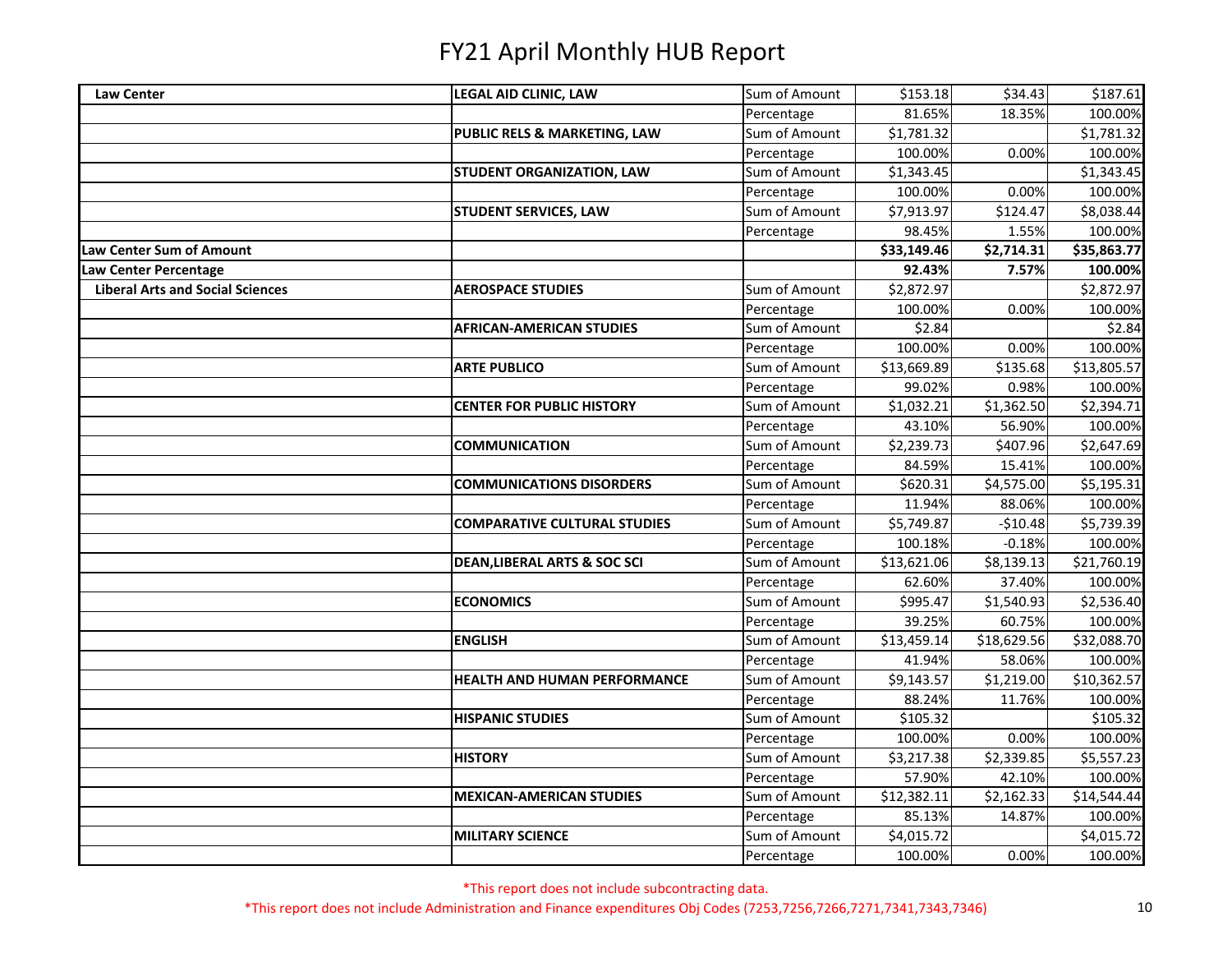| <b>Liberal Arts and Social Sciences</b>           | <b>MODERN AND CLASSICAL LANGUAGES</b>    | Sum of Amount | \$172.10       |             | \$172.10                   |
|---------------------------------------------------|------------------------------------------|---------------|----------------|-------------|----------------------------|
|                                                   |                                          | Percentage    | 100.00%        | 0.00%       | 100.00%                    |
|                                                   | <b>PHILOSOPHY</b>                        | Sum of Amount | \$350.00       |             | \$350.00                   |
|                                                   |                                          | Percentage    | 100.00%        | 0.00%       | 100.00%                    |
|                                                   | POLITICAL SCIENCE                        | Sum of Amount | \$2,637.50     | \$22,092.45 | \$24,729.95                |
|                                                   |                                          | Percentage    | 10.67%         | 89.33%      | 100.00%                    |
|                                                   | <b>PSYCHOLOGY</b>                        | Sum of Amount | \$26,888.51    | \$3,250.00  | \$30,138.51                |
|                                                   |                                          | Percentage    | 89.22%         | 10.78%      | 100.00%                    |
|                                                   | <b>SOCIOLOGY</b>                         | Sum of Amount | \$221.31       | \$391.92    | \$613.23                   |
|                                                   |                                          | Percentage    | 36.09%         | 63.91%      | 100.00%                    |
|                                                   | <b>WOMEN'S STUDIES PROGRAM</b>           | Sum of Amount | \$77.05        |             | \$77.05                    |
|                                                   |                                          | Percentage    | 100.00%        | 0.00%       | 100.00%                    |
| Liberal Arts and Social Sciences Sum of Amount    |                                          |               | \$113,474.06   | \$66,235.83 | \$179,709.89               |
| Liberal Arts and Social Sciences Percentage       |                                          |               | 63.14%         | 36.86%      | 100.00%                    |
| Library                                           | <b>UNIVERSITY LIBRARIES</b>              | Sum of Amount | \$202,485.38   | \$12,500.00 | \$214,985.38               |
|                                                   |                                          | Percentage    | 94.19%         | 5.81%       | 100.00%                    |
| <b>Library Sum of Amount</b>                      |                                          |               | \$202,485.38   | \$12,500.00 | \$214,985.38               |
| Library Percentage                                |                                          |               | 94.19%         | 5.81%       | 100.00%                    |
| <b>Natural Science and Mathematics</b>            | <b>BIOLOGY &amp; BIOCHEMISTRY</b>        | Sum of Amount | \$97,031.89    | \$4,593.78  | \$101,625.67               |
|                                                   |                                          | Percentage    | 95.48%         | 4.52%       | 100.00%                    |
|                                                   | <b>CHEMISTRY</b>                         | Sum of Amount | \$251,444.43   | \$18,772.41 | \$270,216.84               |
|                                                   |                                          | Percentage    | 93.05%         | 6.95%       | 100.00%                    |
|                                                   | <b>COMPUTER SCIENCE</b>                  | Sum of Amount | \$48,713.07    | \$72.66     | \$48,785.73                |
|                                                   |                                          | Percentage    | 99.85%         | 0.15%       | 100.00%                    |
|                                                   | <b>CTR FOR NUCLEAR REC&amp;CELL SIGN</b> | Sum of Amount | \$78,540.09    | \$138.33    | \$78,678.42                |
|                                                   |                                          | Percentage    | 99.82%         | 0.18%       | 100.00%                    |
|                                                   | <b>DEAN, NATURAL SCIENCE &amp; MATHE</b> | Sum of Amount | \$306,827.44   | \$68.67     | \$306,896.11               |
|                                                   |                                          | Percentage    | 99.98%         | 0.02%       | 100.00%                    |
|                                                   | <b>EARTH &amp; ATMOSPHERIC SCIENCES</b>  | Sum of Amount | \$279,203.56   | \$13,853.44 | \$293,057.00               |
|                                                   |                                          | Percentage    | 95.27%         | 4.73%       | 100.00%                    |
|                                                   | <b>HOUSTON COASTAL CENTER</b>            | Sum of Amount | \$1,210.54     |             | \$1,210.54                 |
|                                                   |                                          | Percentage    | 100.00%        | 0.00%       | 100.00%                    |
|                                                   | <b>MATHEMATICS</b>                       | Sum of Amount | \$51,885.27    |             | \$51,885.27                |
|                                                   |                                          | Percentage    | 100.00%        | 0.00%       | 100.00%                    |
|                                                   | <b>PHYSICS</b>                           | Sum of Amount | \$8,441.33     | \$1,471.39  | 59,912.72                  |
|                                                   |                                          | Percentage    | 85.16%         | 14.84%      | 100.00%                    |
| Natural Science and Mathematics Sum of Amount     |                                          |               | \$1,123,297.62 |             | \$38,970.68 \$1,162,268.30 |
| <b>Natural Science and Mathematics Percentage</b> |                                          |               | 96.65%         | 3.35%       | 100.00%                    |
| Optometry                                         | <b>DEAN, OPTOMETRY</b>                   | Sum of Amount | \$36,575.89    |             | \$36,575.89                |
|                                                   |                                          | Percentage    | 100.00%        | 0.00%       | 100.00%                    |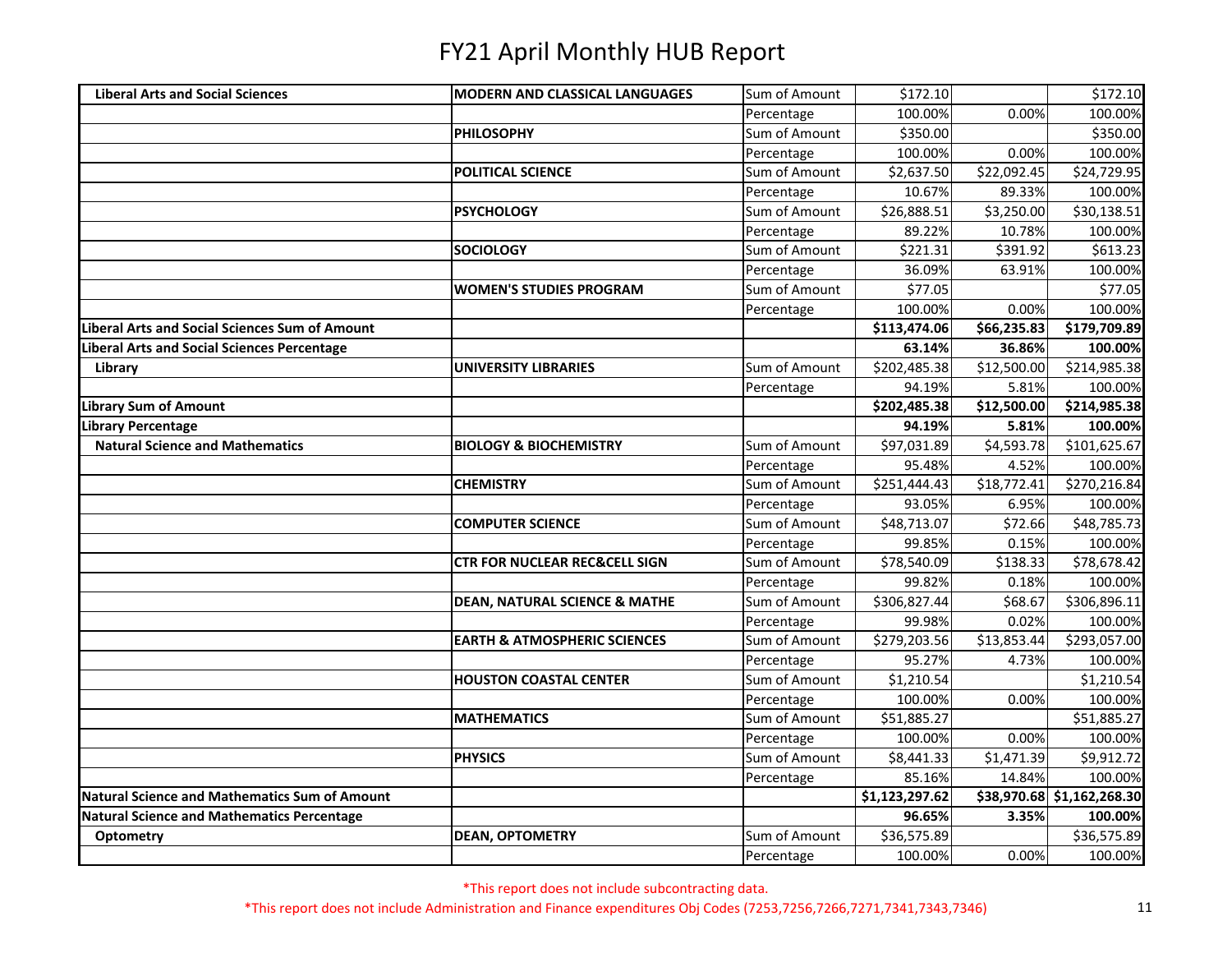| Optometry                      | <b>OPT VISION SCIENCES</b>                | Sum of Amount | \$27,725.28            |                        | \$27,725.28  |
|--------------------------------|-------------------------------------------|---------------|------------------------|------------------------|--------------|
|                                |                                           | Percentage    | 100.00%                | 0.00%                  | 100.00%      |
|                                | <b>OPTOMETRY CLINIC</b>                   | Sum of Amount | \$155,908.64           | $\overline{$5,692.53}$ | \$161,601.17 |
|                                |                                           | Percentage    | 96.48%                 | 3.52%                  | 100.00%      |
| <b>Optometry Sum of Amount</b> |                                           |               | \$220,209.81           | \$5,692.53             | \$225,902.34 |
| <b>Optometry Percentage</b>    |                                           |               | 97.48%                 | 2.52%                  | 100.00%      |
| Pharmacy                       | <b>DEAN, PHARMACY</b>                     | Sum of Amount | \$114,864.58           | \$467.43               | \$115,332.01 |
|                                |                                           | Percentage    | 99.59%                 | 0.41%                  | 100.00%      |
|                                | PHAR HEALTH OUTCOMES & POLICY             | Sum of Amount | \$319,715.00           |                        | \$319,715.00 |
|                                |                                           | Percentage    | 100.00%                | 0.00%                  | 100.00%      |
|                                | PHARM PRAC & TRANS RESEARCH               | Sum of Amount | \$25,020.36            | \$3,156.74             | \$28,177.10  |
|                                |                                           | Percentage    | 88.80%                 | 11.20%                 | 100.00%      |
|                                | PHARMACOLOGICAL & PHARMACEUTIC            | Sum of Amount | \$184,163.49           | \$133.71               | \$184,297.20 |
|                                |                                           | Percentage    | 99.93%                 | 0.07%                  | 100.00%      |
|                                | <b>STUDENT SERVICES PHARMACY</b>          | Sum of Amount | \$142.27               |                        | \$142.27     |
|                                |                                           | Percentage    | 100.00%                | 0.00%                  | 100.00%      |
| <b>Pharmacy Sum of Amount</b>  |                                           |               | \$643,905.70           | \$3,757.88             | \$647,663.58 |
| <b>Pharmacy Percentage</b>     |                                           |               | 99.42%                 | 0.58%                  | 100.00%      |
| Research                       | <b>AMI: ADV MANUFACTURING INSTITU</b>     | Sum of Amount | $\overline{$4,945.46}$ |                        | \$4,945.46   |
|                                |                                           | Percentage    | 100.00%                | 0.00%                  | 100.00%      |
|                                | <b>ANIMAL CARE OPERATIONS</b>             | Sum of Amount | \$50,479.01            | \$485.75               | \$50,964.76  |
|                                |                                           | Percentage    | 99.05%                 | 0.95%                  | 100.00%      |
|                                | <b>BUSINESS OPERATIONS</b>                | Sum of Amount | \$87.89                |                        | \$87.89      |
|                                |                                           | Percentage    | 100.00%                | 0.00%                  | 100.00%      |
|                                | <b>CARBON MGMT IN ENERGY (CMERC)</b>      | Sum of Amount | \$44.00                |                        | \$44.00      |
|                                |                                           | Percentage    | 100.00%                | 0.00%                  | 100.00%      |
|                                | <b>CTR FOR ADV COMPUTI &amp; DATA SYS</b> | Sum of Amount | \$178.18               |                        | \$178.18     |
|                                |                                           | Percentage    | 100.00%                | 0.00%                  | 100.00%      |
|                                | <b>DOR COMMUNICATIONS</b>                 | Sum of Amount | \$2,708.70             |                        | \$2,708.70   |
|                                |                                           | Percentage    | 100.00%                | 0.00%                  | 100.00%      |
|                                | <b>ENVIRONMENT HEALTH &amp; LIFE SAFE</b> | Sum of Amount | \$8,485.43             |                        | \$8,485.43   |
|                                |                                           | Percentage    | 100.00%                | 0.00%                  | 100.00%      |
|                                | <b>GRANTS AND CONTRACTS</b>               | Sum of Amount |                        | \$4,890.00             | \$4,890.00   |
|                                |                                           | Percentage    | 0.00%                  | 100.00%                | 100.00%      |
|                                | <b>HEALTH RESEARCH INSTITUTE</b>          | Sum of Amount | \$1,351.99             | \$3,578.28             | \$4,930.27   |
|                                |                                           | Percentage    | 27.42%                 | 72.58%                 | 100.00%      |
|                                | <b>HPE - DATA SCIENCE CENTER</b>          | Sum of Amount | \$2,753.48             |                        | \$2,753.48   |
|                                |                                           | Percentage    | 100.00%                | 0.00%                  | 100.00%      |
|                                | OFFICE OF INTELL PROPERTY MGMT            | Sum of Amount | \$93,760.43            | \$15,765.90            | \$109,526.33 |
|                                |                                           | Percentage    | 85.61%                 | 14.39%                 | 100.00%      |

\*This report does not include subcontracting data.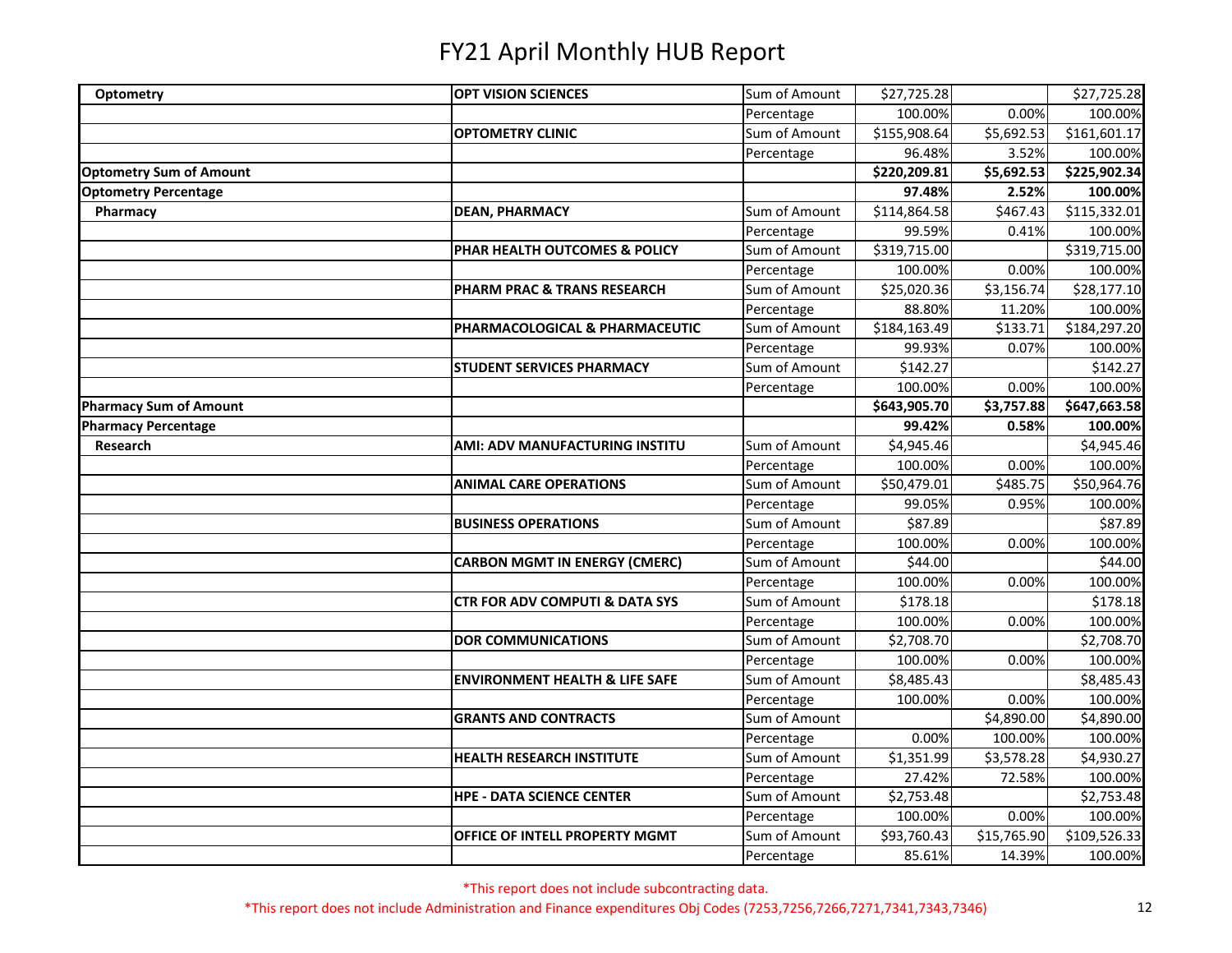| Research                      | <b>RESEARCH</b>                           | Sum of Amount | \$12,240.00  |             | \$12,240.00  |
|-------------------------------|-------------------------------------------|---------------|--------------|-------------|--------------|
|                               |                                           | Percentage    | 100.00%      | 0.00%       | 100.00%      |
|                               | <b>RESEARCH ADMINISTRATION</b>            | Sum of Amount | \$11,661.70  |             | \$11,661.70  |
|                               |                                           | Percentage    | 100.00%      | 0.00%       | 100.00%      |
|                               | <b>RESEARCH INTEGRITY &amp; OVERSIGHT</b> | Sum of Amount | \$1,546.25   |             | \$1,546.25   |
|                               |                                           | Percentage    | 100.00%      | 0.00%       | 100.00%      |
|                               | <b>TIMES</b>                              | Sum of Amount | \$10,225.02  |             | \$10,225.02  |
|                               |                                           | Percentage    | 100.00%      | 0.00%       | 100.00%      |
|                               | TX CTR SUPERCONDUCTIVITY AT UH            | Sum of Amount | \$53,483.47  | \$208.83    | \$53,692.30  |
|                               |                                           | Percentage    | 99.61%       | 0.39%       | 100.00%      |
|                               | <b>VP FOR RESEARCH CENTRAL OFFICE</b>     | Sum of Amount | \$5,034.80   | \$564.88    | \$5,599.68   |
|                               |                                           | Percentage    | 89.91%       | 10.09%      | 100.00%      |
| <b>Research Sum of Amount</b> |                                           |               | \$258,985.81 | \$25,493.64 | \$284,479.45 |
| <b>Research Percentage</b>    |                                           |               | 91.04%       | 8.96%       | 100.00%      |
| <b>Student Affairs</b>        | <b>ADMISSIONS</b>                         | Sum of Amount | \$57,726.01  | \$74,873.00 | \$132,599.01 |
|                               |                                           | Percentage    | 43.53%       | 56.47%      | 100.00%      |
|                               | <b>CAMPUS RECREATION</b>                  | Sum of Amount | \$30,711.80  | \$320.78    | \$31,032.58  |
|                               |                                           | Percentage    | 98.97%       | 1.03%       | 100.00%      |
|                               | <b>CAMPUS SOLUTIONS SVC</b>               | Sum of Amount |              | \$4,800.00  | \$4,800.00   |
|                               |                                           | Percentage    | 0.00%        | 100.00%     | 100.00%      |
|                               | <b>CENTER FOR STUDENT INVOLVEMENT</b>     | Sum of Amount | \$254.89     | \$7.36      | \$262.25     |
|                               |                                           | Percentage    | 97.19%       | 2.81%       | 100.00%      |
|                               | <b>CENTER FOR STUDENT MEDIA</b>           | Sum of Amount | \$7,962.77   |             | \$7,962.77   |
|                               |                                           | Percentage    | 100.00%      | 0.00%       | 100.00%      |
|                               | <b>CENTER FOR STUDENTS W/DISABILI</b>     | Sum of Amount | \$3,877.64   | \$19,234.31 | \$23,111.95  |
|                               |                                           | Percentage    | 16.78%       | 83.22%      | 100.00%      |
|                               | <b>CHILDREN'S LEARNING CENTER</b>         | Sum of Amount | \$8,669.93   | \$193.29    | \$8,863.22   |
|                               |                                           | Percentage    | 97.82%       | 2.18%       | 100.00%      |
|                               | <b>CNTR FOR DIVERSITY &amp; INCLUSION</b> | Sum of Amount | \$12.32      |             | \$12.32      |
|                               |                                           | Percentage    | 100.00%      | 0.00%       | 100.00%      |
|                               | <b>COUGARS IN RECOVERY</b>                | Sum of Amount | \$14.99      |             | \$14.99      |
|                               |                                           | Percentage    | 100.00%      | 0.00%       | 100.00%      |
|                               | <b>COUNSELING AND PSYCH SVCS</b>          | Sum of Amount | \$1,375.49   |             | \$1,375.49   |
|                               |                                           | Percentage    | 100.00%      | 0.00%       | 100.00%      |
|                               | <b>CTR FRATERNITY &amp; SORORITY LIFE</b> | Sum of Amount | \$228.75     | \$83.15     | \$311.90     |
|                               |                                           | Percentage    | 73.34%       | 26.66%      | 100.00%      |
|                               | <b>DEAN OF STUDENTS</b>                   | Sum of Amount | \$37.42      | \$233.20    | \$270.62     |
|                               |                                           | Percentage    | 13.83%       | 86.17%      | 100.00%      |
|                               | <b>INTEGRATED ENROLLMENT SERVICES</b>     | Sum of Amount | \$1,905.87   | \$5,498.00  | \$7,403.87   |
|                               |                                           | Percentage    | 25.74%       | 74.26%      | 100.00%      |

\*This report does not include subcontracting data.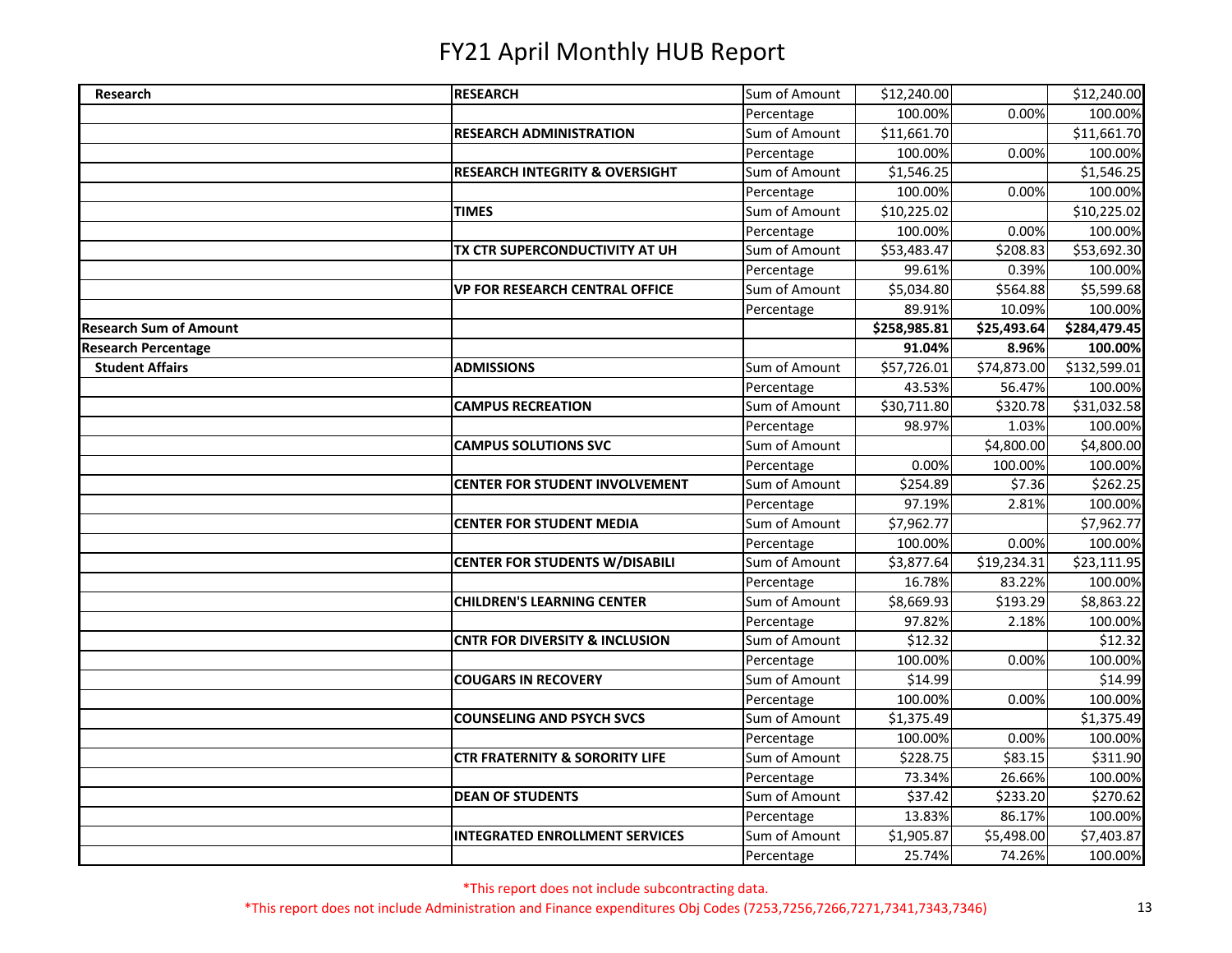| <b>Student Affairs</b>               | <b>INTL STUDENT &amp; SCHOLAR SERVIC</b>  | Sum of Amount | \$240.02     | \$493.33     | $\overline{$}733.35$ |
|--------------------------------------|-------------------------------------------|---------------|--------------|--------------|----------------------|
|                                      |                                           | Percentage    | 32.73%       | 67.27%       | 100.00%              |
|                                      | <b>LGBTQ RESOURCE CENTER</b>              | Sum of Amount | \$950.00     | \$118.66     | \$1,068.66           |
|                                      |                                           | Percentage    | 88.90%       | 11.10%       | 100.00%              |
|                                      | OFC OF THE UNIVERSIT REGISTRAR            | Sum of Amount | \$19,695.00  | \$13,340.00  | \$33,035.00          |
|                                      |                                           | Percentage    | 59.62%       | 40.38%       | 100.00%              |
|                                      | <b>RELIGION CENTER</b>                    | Sum of Amount | \$244.48     |              | \$244.48             |
|                                      |                                           | Percentage    | 100.00%      | 0.00%        | 100.00%              |
|                                      | <b>SCHOLARSIPS &amp; FINANCIAL AID</b>    | Sum of Amount | \$25,000.00  | \$307.71     | \$25,307.71          |
|                                      |                                           | Percentage    | 98.78%       | 1.22%        | 100.00%              |
|                                      | <b>STU COMMUNICATION &amp; MARKETING</b>  | Sum of Amount | \$200.00     |              | \$200.00             |
|                                      |                                           | Percentage    | 100.00%      | 0.00%        | 100.00%              |
|                                      | <b>STU HOUSING - RESIDE LIFE</b>          | Sum of Amount | \$20,272.66  | \$267.88     | \$20,540.54          |
|                                      |                                           | Percentage    | 98.70%       | 1.30%        | 100.00%              |
|                                      | <b>STUDENT AFFAIRS</b>                    | Sum of Amount | \$1,476.00   |              | \$1,476.00           |
|                                      |                                           | Percentage    | 100.00%      | 0.00%        | 100.00%              |
|                                      | <b>STUDENT AFFAIRS BUSINESS SRVC</b>      | Sum of Amount | \$455.34     |              | \$455.34             |
|                                      |                                           | Percentage    | 100.00%      | 0.00%        | 100.00%              |
|                                      | <b>STUDENT CENTER</b>                     | Sum of Amount | \$4,228.58   | \$1,161.66   | \$5,390.24           |
|                                      |                                           | Percentage    | 78.45%       | 21.55%       | 100.00%              |
|                                      | <b>STUDENT HEALTH CENTER</b>              | Sum of Amount | \$19,483.68  | \$38,590.03  | \$58,073.71          |
|                                      |                                           | Percentage    | 33.55%       | 66.45%       | 100.00%              |
|                                      | <b>UNIVERSITY CAREER SERVICES</b>         | Sum of Amount | \$213.41     | \$162.36     | \$375.77             |
|                                      |                                           | Percentage    | 56.79%       | 43.21%       | 100.00%              |
|                                      | <b>VETERAN SERVICES</b>                   | Sum of Amount | \$4,066.89   |              | \$4,066.89           |
|                                      |                                           | Percentage    | 100.00%      | 0.00%        | 100.00%              |
|                                      | <b>WELLNESS CENTER</b>                    | Sum of Amount | \$6,100.28   |              | \$6,100.28           |
|                                      |                                           | Percentage    | 100.00%      | 0.00%        | 100.00%              |
|                                      | <b>WOMEN &amp; GENDER RESOURCE CENTER</b> | Sum of Amount | \$145.25     |              | \$145.25             |
|                                      |                                           | Percentage    | 100.00%      | 0.00%        | 100.00%              |
| <b>Student Affairs Sum of Amount</b> |                                           |               | \$215,549.47 | \$159,684.72 | \$375,234.19         |
| <b>Student Affairs Percentage</b>    |                                           |               | 57.44%       | 42.56%       | 100.00%              |
| <b>Technology</b>                    | (INACTIVE) CNTR APPLIED TECH              | Sum of Amount |              | \$17.11      | \$17.11              |
|                                      |                                           | Percentage    | 0.00%        | 100.00%      | 100.00%              |
|                                      | <b>CONSTRUCTION MANAGEMENT</b>            | Sum of Amount | \$29,501.12  | \$95.21      | \$29,596.33          |
|                                      |                                           | Percentage    | 99.68%       | 0.32%        | 100.00%              |
|                                      | <b>CTR FOR INFO SCRTY, RES &amp; EDU</b>  | Sum of Amount | \$8,679.00   |              | \$8,679.00           |
|                                      |                                           | Percentage    | 100.00%      | 0.00%        | 100.00%              |
|                                      | <b>DEAN, TECHNOLOGY</b>                   | Sum of Amount | \$10,821.81  | \$6,044.53   | \$16,866.34          |
|                                      |                                           | Percentage    | 64.16%       | 35.84%       | 100.00%              |

\*This report does not include subcontracting data.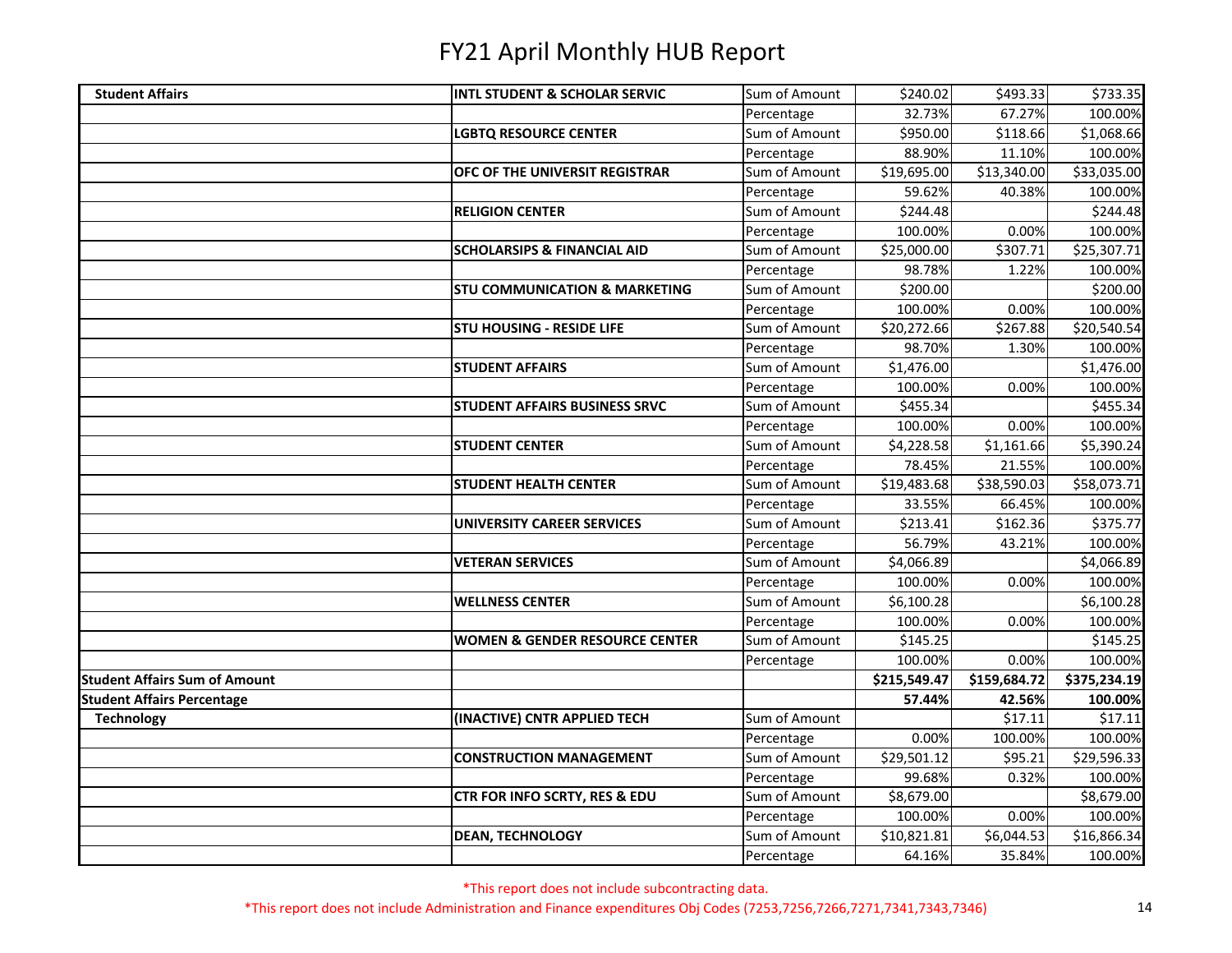| <b>Technology</b>                              | <b>ENGINEERING TECHNOLOGY</b>             | Sum of Amount | \$19,368.98 | \$1,407.12             | \$20,776.10            |
|------------------------------------------------|-------------------------------------------|---------------|-------------|------------------------|------------------------|
|                                                |                                           | Percentage    | 93.23%      | 6.77%                  | 100.00%                |
|                                                | HUMAN DEVELOP AND CONSUMER SCI            | Sum of Amount | \$3,963.80  | $\overline{$}2,719.00$ | \$6,682.80             |
|                                                |                                           | Percentage    | 59.31%      | 40.69%                 | 100.00%                |
|                                                | I LT                                      | Sum of Amount | \$13,196.21 | \$619.90               | \$13,816.11            |
|                                                |                                           | Percentage    | 95.51%      | 4.49%                  | 100.00%                |
| Technology Sum of Amount                       |                                           |               | \$85,530.92 | \$10,902.87            | \$96,433.79            |
| <b>Technology Percentage</b>                   |                                           |               | 88.69%      | 11.31%                 | 100.00%                |
| Univ Marketing, Comm & Media Rel               | (INACTIVE) MULTIMEDI MARKETING            | Sum of Amount | \$16,500.00 |                        | \$16,500.00            |
|                                                |                                           | Percentage    | 100.00%     | 0.00%                  | 100.00%                |
|                                                | <b>INTERNAL COMMUNICATIONS</b>            | Sum of Amount | \$133.44    |                        | \$133.44               |
|                                                |                                           | Percentage    | 100.00%     | 0.00%                  | 100.00%                |
|                                                | <b>MARKETING</b>                          | Sum of Amount | \$31,440.00 |                        | \$31,440.00            |
|                                                |                                           | Percentage    | 100.00%     | 0.00%                  | 100.00%                |
|                                                | <b>MEDIA RELATIONS</b>                    | Sum of Amount | $-$127.79$  |                        | $-$127.79$             |
|                                                |                                           | Percentage    | 100.00%     | 0.00%                  | 100.00%                |
|                                                | VC/VP UNIV MKTG, COM & MED REL            | Sum of Amount | \$3,361.77  | \$423.66               | $$3,785.\overline{43}$ |
|                                                |                                           | Percentage    | 88.81%      | 11.19%                 | 100.00%                |
| Univ Marketing, Comm & Media Rel Sum of Amount |                                           |               | \$51,307.42 | \$423.66               | \$51,731.08            |
| Univ Marketing, Comm & Media Rel Percentage    |                                           |               | 99.18%      | 0.82%                  | 100.00%                |
| <b>University Advancement</b>                  | <b>ALUMNI RELATIONS</b>                   | Sum of Amount | \$59,125.38 |                        | \$59,125.38            |
|                                                |                                           | Percentage    | 100.00%     | 0.00%                  | 100.00%                |
|                                                | <b>ANNUAL GIVING</b>                      | Sum of Amount | \$3,817.68  | \$945.60               | \$4,763.28             |
|                                                |                                           | Percentage    | 80.15%      | 19.85%                 | 100.00%                |
|                                                | <b>BUSINESS OPERATIONS</b>                | Sum of Amount | \$5,466.35  | \$4,491.42             | \$9,957.77             |
|                                                |                                           | Percentage    | 54.90%      | 45.10%                 | 100.00%                |
|                                                | <b>CAMPAIGN STRATEGIC INITIATIVES</b>     | Sum of Amount | \$6,605.05  | \$3,381.05             | \$9,986.10             |
|                                                |                                           | Percentage    | 66.14%      | 33.86%                 | 100.00%                |
|                                                | <b>CORPORATE &amp; FOUNDATION RELATIO</b> | Sum of Amount | \$21.79     | \$43.10                | \$64.89                |
|                                                |                                           | Percentage    | 33.58%      | 66.42%                 | 100.00%                |
|                                                | <b>DEVELOPMENT</b>                        | Sum of Amount | \$140.00    | \$272.75               | \$412.75               |
|                                                |                                           | Percentage    | 33.92%      | 66.08%                 | 100.00%                |
|                                                | <b>GIFT PROCESSING &amp; RECORDS</b>      | Sum of Amount | \$90.00     | \$2,725.56             | \$2,815.56             |
|                                                |                                           | Percentage    | 3.20%       | 96.80%                 | 100.00%                |
|                                                | <b>INFORMATION SYSTEM &amp; REPORTING</b> | Sum of Amount | \$16,621.87 |                        | \$16,621.87            |
|                                                |                                           | Percentage    | 100.00%     | 0.00%                  | 100.00%                |
|                                                | <b>PLANNED GIVING</b>                     | Sum of Amount | \$6,331.85  | \$166.02               | \$6,497.87             |
|                                                |                                           | Percentage    | 97.45%      | 2.55%                  | 100.00%                |
|                                                | <b>PRINCIPAL GIFTS</b>                    | Sum of Amount | \$111.77    | \$67.62                | \$179.39               |
|                                                |                                           | Percentage    | 62.31%      | 37.69%                 | 100.00%                |

\*This report does not include subcontracting data.